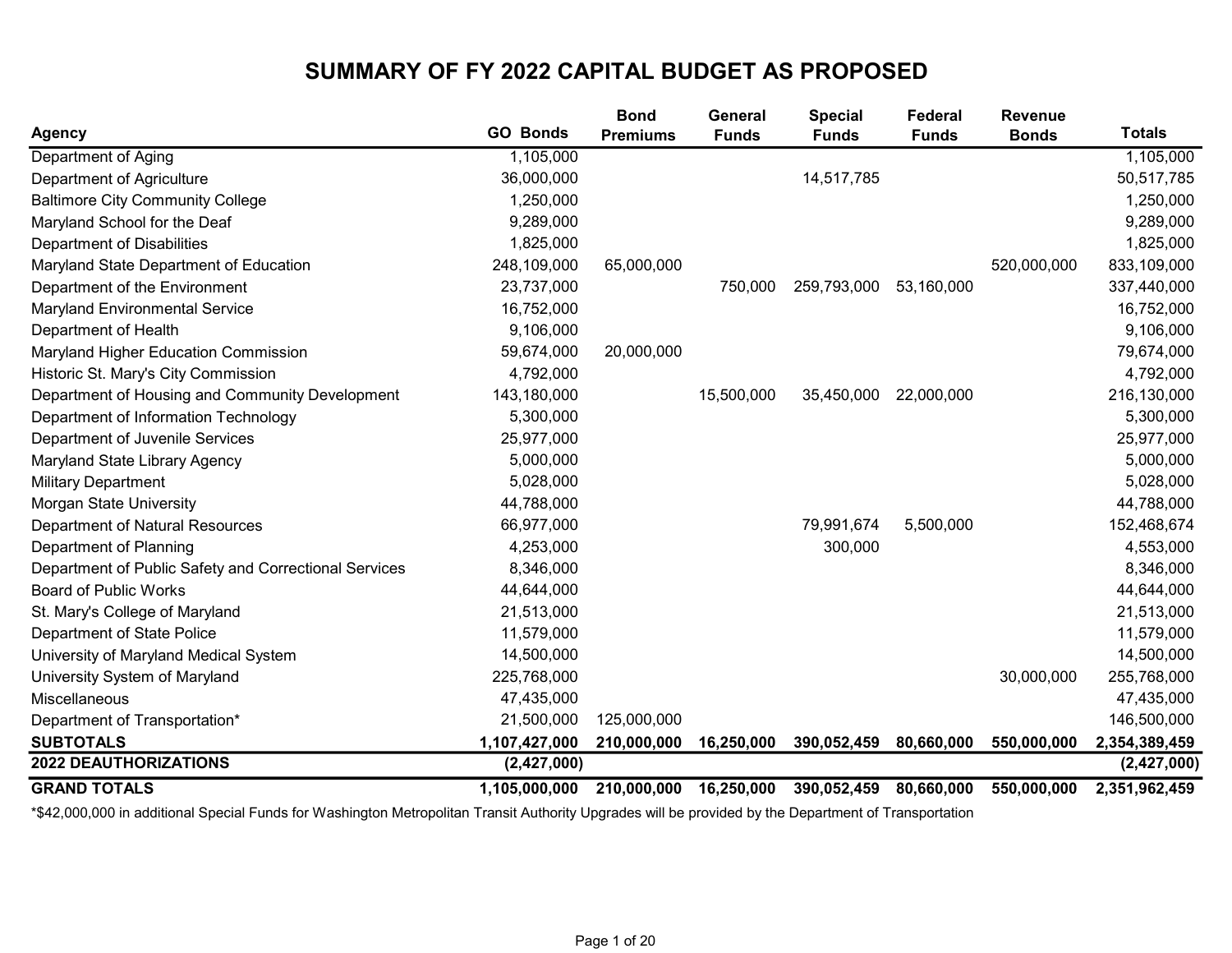## FY 2022 CAPITAL BUDGET AS PROPOSED DETAIL

| <b>Agency</b>              | <b>Project Title</b>                                            | <b>GO Bonds</b> | <b>Bond</b><br><b>Premiums</b> | General<br><b>Funds</b> | <b>Special</b><br><b>Funds</b> | Federal<br><b>Funds</b> | Revenue<br><b>Bonds</b> | <b>Total</b>          |
|----------------------------|-----------------------------------------------------------------|-----------------|--------------------------------|-------------------------|--------------------------------|-------------------------|-------------------------|-----------------------|
| <b>Department of Aging</b> |                                                                 |                 |                                |                         |                                |                         |                         |                       |
|                            | Senior Citizen Activities Centers Capital Improvement Grants    |                 |                                |                         |                                |                         |                         |                       |
|                            | Program (*)                                                     | 1.105.000       |                                |                         |                                |                         |                         | 1.105.000             |
| <b>Subtotals</b>           |                                                                 | 1,105,000       |                                |                         |                                |                         |                         | 1,105,000             |
|                            | <b>Department of Agriculture</b>                                |                 |                                |                         |                                |                         |                         |                       |
|                            | Agricultural Land Preservation Program                          | 31,000,000      |                                |                         | 14,517,785                     |                         |                         | 45,517,785            |
|                            | Maryland Agricultural Cost-Share Program                        | 5,000,000       |                                |                         |                                |                         |                         | 5,000,000             |
| <b>Subtotals</b>           |                                                                 | 36,000,000      |                                |                         | 14,517,785                     |                         |                         | 50,517,785            |
|                            | <b>Baltimore City Community College</b>                         |                 |                                |                         |                                |                         |                         |                       |
|                            | Deferred Maintenance (C)                                        | 1,250,000       |                                |                         |                                |                         |                         | 1,250,000             |
| Subtotals                  |                                                                 | 1,250,000       |                                |                         |                                |                         |                         | 1,250,000             |
|                            | <b>Maryland School for the Deaf</b>                             |                 |                                |                         |                                |                         |                         |                       |
|                            | New Emergency Notification System - Columbia Campus (PC)        | 4,275,000       |                                |                         |                                |                         |                         | 4,275,000             |
|                            | Veditz Building Renovation (PC)                                 | 5,014,000       |                                |                         |                                |                         |                         | 5,014,000             |
| <b>Subtotals</b>           |                                                                 | 9,289,000       |                                |                         |                                |                         |                         | 9,289,000             |
|                            | <b>Department of Disabilities</b>                               |                 |                                |                         |                                |                         |                         |                       |
|                            | Access Maryland (*)                                             | 1,825,000       |                                |                         |                                |                         |                         | 1,825,000             |
| <b>Subtotals</b>           |                                                                 | 1,825,000       |                                |                         |                                |                         |                         | 1,825,000             |
|                            | <b>Maryland State Department of Education</b>                   |                 |                                |                         |                                |                         |                         |                       |
|                            | Aging Schools Program                                           | 6,109,000       |                                |                         |                                |                         |                         | 6,109,000             |
|                            | <b>Built to Learn Fund</b>                                      |                 |                                |                         |                                |                         | 520,000,000             | 520,000,000           |
|                            | Nonpublic School Security Improvements                          | 3,500,000       |                                |                         |                                |                         |                         | 3,500,000             |
|                            | Public School Construction Program (*)                          | 185,000,000     | 65,000,000                     |                         |                                |                         |                         | 250,000,000           |
|                            | Public School Safety Grant Program                              | 10,000,000      |                                |                         |                                |                         |                         | 10,000,000            |
|                            | Senator James E. "Ed" DeGrange Nonpublic Aging Schools          |                 |                                |                         |                                |                         |                         |                       |
|                            | Program                                                         | 3,500,000       |                                |                         |                                |                         |                         | 3,500,000             |
|                            | Supplemental Capital Grant Program (*)                          | 40,000,000      |                                |                         |                                |                         |                         | 40,000,000            |
| <b>Subtotals</b>           |                                                                 | 248,109,000     | 65,000,000                     |                         |                                |                         | 520,000,000             | 833,109,000           |
|                            | <b>Department of the Environment</b>                            |                 |                                |                         |                                |                         |                         |                       |
|                            | Bay Restoration Fund Wastewater Program (*)                     |                 |                                |                         | 75,000,000                     |                         |                         | 75,000,000            |
|                            | Comprehensive Flood Management Program (*)                      | 5,959,000       |                                |                         |                                |                         |                         | 5,959,000             |
|                            | Hazardous Substance Clean-up Program (*)                        |                 |                                | 750,000                 |                                |                         |                         | 750,000               |
|                            | Maryland Drinking Water Revolving Loan Fund (*)                 | 4,034,000       |                                |                         |                                | 39,091,000 14,725,000   |                         | 57,850,000            |
|                            | Maryland Water Quality Revolving Loan Fund (*)                  | 7,687,000       |                                |                         | 130,702,000 38,435,000         |                         |                         | 176,824,000           |
|                            | Mining Remediation Program (*)<br>Septic System Upgrade Program | 500,000         |                                |                         |                                |                         |                         | 500,000<br>15,000,000 |
|                            | Supplemental Assistance Program (*)                             | 3,000,000       |                                |                         | 15,000,000                     |                         |                         | 3,000,000             |
|                            | Water Supply Financial Assistance Program (*)                   | 2,557,000       |                                |                         |                                |                         |                         | 2,557,000             |
| Subtotals                  |                                                                 | 23,737,000      |                                | 750,000                 | 259,793,000 53,160,000         |                         |                         | 337,440,000           |
|                            |                                                                 |                 |                                |                         |                                |                         |                         |                       |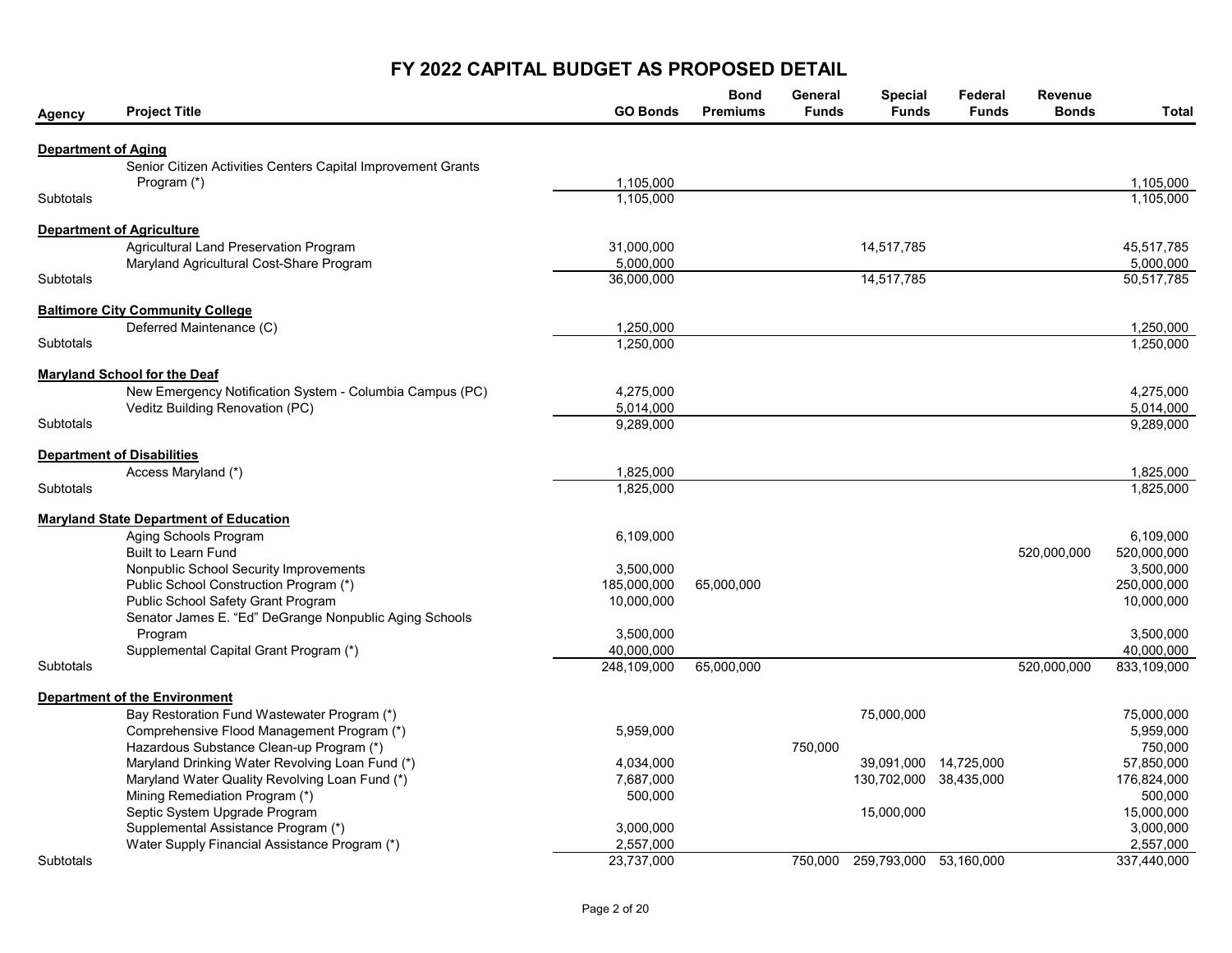| Agency               | <b>Project Title</b>                                                                                         | <b>GO Bonds</b>           | <b>Bond</b><br><b>Premiums</b> | General<br><b>Funds</b> | <b>Special</b><br><b>Funds</b> | Federal<br><b>Funds</b> | Revenue<br><b>Bonds</b> | Total                     |
|----------------------|--------------------------------------------------------------------------------------------------------------|---------------------------|--------------------------------|-------------------------|--------------------------------|-------------------------|-------------------------|---------------------------|
|                      | <b>Maryland Environmental Service</b>                                                                        |                           |                                |                         |                                |                         |                         |                           |
|                      | State Water and Sewer Infrastructure Improvement Fund (*)                                                    | 16.752.000                |                                |                         |                                |                         |                         | 16.752.000                |
| <b>Subtotals</b>     |                                                                                                              | 16,752,000                |                                |                         |                                |                         |                         | 16,752,000                |
| Department of Health |                                                                                                              |                           |                                |                         |                                |                         |                         |                           |
|                      | Renovation of Clifton T. Perkins Hospital North Wing (P)                                                     | 106,000                   |                                |                         |                                |                         |                         | 106,000                   |
|                      | Community Health Facilities Grant Program (*)                                                                | 6,500,000                 |                                |                         |                                |                         |                         | 6,500,000                 |
|                      | Federally Qualified Health Centers Grant Program (*)                                                         | 2,500,000                 |                                |                         |                                |                         |                         | 2,500,000                 |
| <b>Subtotals</b>     |                                                                                                              | 9,106,000                 |                                |                         |                                |                         |                         | 9,106,000                 |
|                      | <b>Maryland Higher Education Commission</b>                                                                  |                           |                                |                         |                                |                         |                         |                           |
|                      | Community College Construction Grant Program (*)                                                             | 55,880,000                | 20,000,000                     |                         |                                |                         |                         | 75,880,000                |
|                      | Community College Facilities Renewal Grant Program (*)                                                       | 3,794,000                 |                                |                         |                                |                         |                         | 3,794,000                 |
| <b>Subtotals</b>     |                                                                                                              | 59,674,000                | 20,000,000                     |                         |                                |                         |                         | 79,674,000                |
|                      | <b>Historic St. Mary's City Commission</b>                                                                   |                           |                                |                         |                                |                         |                         |                           |
|                      | Maryland Heritage Interpretive Center (PC)                                                                   | 4,792,000                 |                                |                         |                                |                         |                         | 4,792,000                 |
| <b>Subtotals</b>     |                                                                                                              | 4,792,000                 |                                |                         |                                |                         |                         | 4,792,000                 |
|                      | Department of Housing and Community Development                                                              |                           |                                |                         |                                |                         |                         |                           |
|                      | Baltimore Regional Neighborhoods Initiative                                                                  | 6,000,000                 |                                | 6,000,000               |                                |                         |                         | 12,000,000                |
|                      | <b>Community Development Block Grant Program</b>                                                             |                           |                                |                         |                                | 10,000,000              |                         | 10,000,000                |
|                      | <b>Community Legacy Program</b>                                                                              | 6,000,000                 |                                |                         |                                |                         |                         | 6,000,000                 |
|                      | Homeownership Programs                                                                                       | 22,000,000                |                                |                         | 4,000,000                      |                         |                         | 26,000,000                |
|                      | Housing and Building Energy Programs                                                                         |                           |                                |                         | 8,350,000                      | 1,000,000               |                         | 9,350,000                 |
|                      | Local Government Infrastructure Fund - Rural Broadband                                                       | 15,180,000                |                                |                         |                                |                         |                         | 15,180,000                |
|                      | National Capital Strategic Economic Development Fund                                                         | 3,000,000                 |                                | 4,000,000               |                                |                         |                         | 7,000,000                 |
|                      | Neighborhood Business Development Program                                                                    | 15,000,000                |                                | 500,000                 | 2,200,000                      |                         |                         | 17,700,000                |
|                      | Partnership Rental Housing Program                                                                           | 6,000,000                 |                                |                         |                                |                         |                         | 6,000,000                 |
|                      | <b>Rental Housing Programs</b>                                                                               | 37.000.000                |                                |                         | 16,500,000                     | 9,000,000               |                         | 62,500,000                |
|                      | Seed Community Development Anchor Institution Fund                                                           | 5,000,000                 |                                | 5,000,000               |                                |                         |                         | 10,000,000                |
|                      | Shelter and Transitional Housing Facilities Grant Program                                                    | 3,000,000                 |                                |                         |                                |                         |                         | 3,000,000                 |
|                      | Special Loan Programs                                                                                        | 4,000,000                 |                                |                         | 4,400,000                      | 2,000,000               |                         | 10,400,000                |
| Subtotals            | <b>Strategic Demolition Fund</b>                                                                             | 21,000,000<br>143,180,000 |                                | 15,500,000              | 35,450,000                     | 22,000,000              |                         | 21,000,000<br>216,130,000 |
|                      |                                                                                                              |                           |                                |                         |                                |                         |                         |                           |
|                      | <b>Department of Information Technology</b><br>Public Safety Communications System (C)                       | 5,300,000                 |                                |                         |                                |                         |                         | 5,300,000                 |
| Subtotals            |                                                                                                              | 5,300,000                 |                                |                         |                                |                         |                         | 5,300,000                 |
|                      |                                                                                                              |                           |                                |                         |                                |                         |                         |                           |
|                      | <b>Department of Juvenile Services</b><br>Baltimore City Juvenile Justice Center - Education Expansion (PCE) | 2,550,000                 |                                |                         |                                |                         |                         | 2,550,000                 |
|                      | New Female Detention Center (PC)                                                                             | 23,427,000                |                                |                         |                                |                         |                         | 23,427,000                |
| <b>Subtotals</b>     |                                                                                                              | 25,977,000                |                                |                         |                                |                         |                         | 25,977,000                |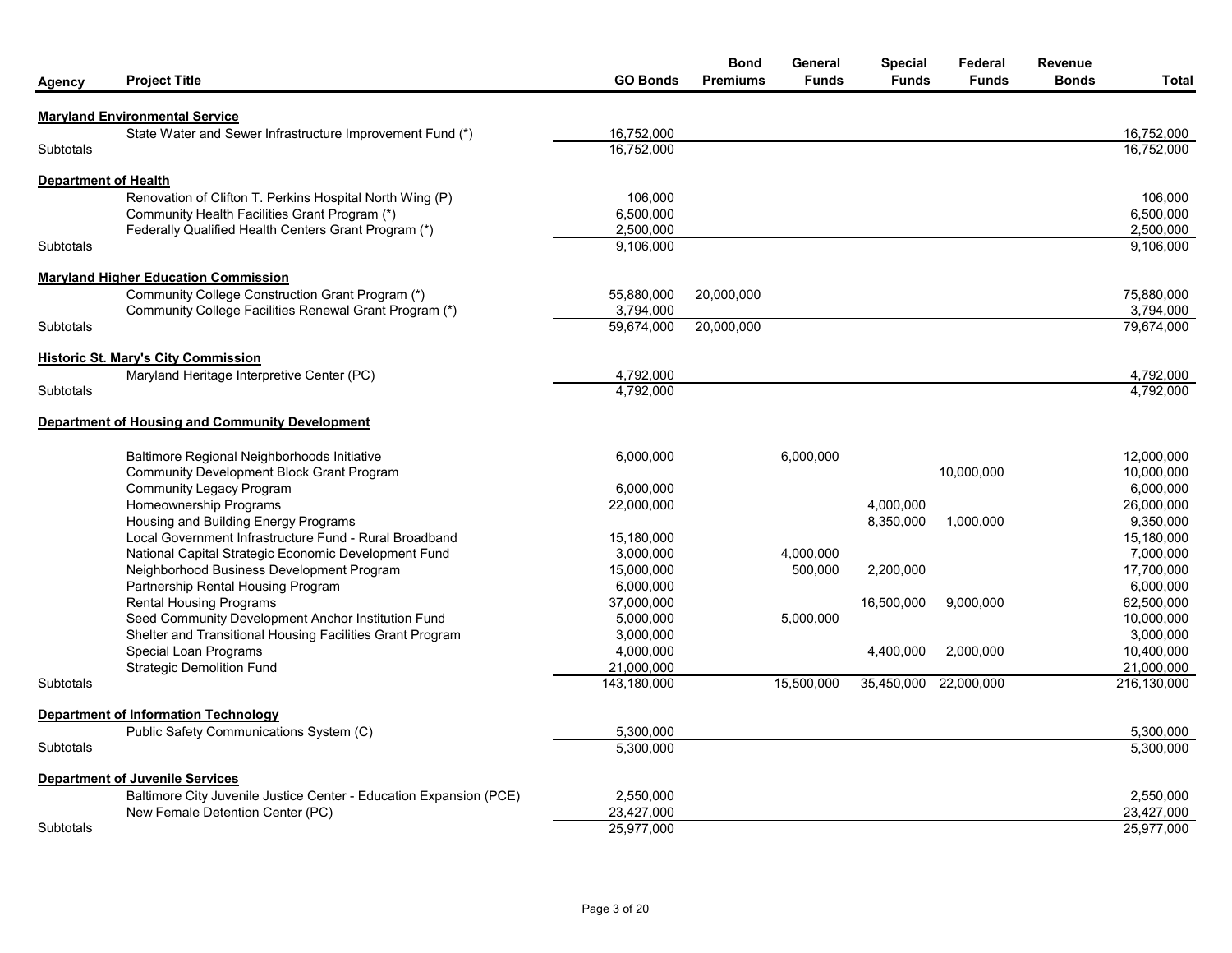| Agency                     | <b>Project Title</b>                                                                                             | <b>GO Bonds</b> | <b>Bond</b><br><b>Premiums</b> | General<br><b>Funds</b> | <b>Special</b><br><b>Funds</b> | Federal<br><b>Funds</b> | <b>Revenue</b><br><b>Bonds</b> | Total       |
|----------------------------|------------------------------------------------------------------------------------------------------------------|-----------------|--------------------------------|-------------------------|--------------------------------|-------------------------|--------------------------------|-------------|
|                            | <b>Maryland State Library Agency</b>                                                                             |                 |                                |                         |                                |                         |                                |             |
|                            | Public Library Capital Grant Program (*)                                                                         | 5,000,000       |                                |                         |                                |                         |                                | 5,000,000   |
| Subtotals                  |                                                                                                                  | 5,000,000       |                                |                         |                                |                         |                                | 5,000,000   |
| <b>Military Department</b> |                                                                                                                  |                 |                                |                         |                                |                         |                                |             |
|                            | Havre de Grace CSMS Surface Equipment and Automotive                                                             |                 |                                |                         |                                |                         |                                |             |
|                            | Maintenance Facility (C)                                                                                         | 5,028,000       |                                |                         |                                |                         |                                | 5,028,000   |
| <b>Subtotals</b>           |                                                                                                                  | 5,028,000       |                                |                         |                                |                         |                                | 5,028,000   |
|                            | <b>Morgan State University</b>                                                                                   |                 |                                |                         |                                |                         |                                |             |
|                            | Deferred Maintenance and Site Improvements (PC)                                                                  | 10,000,000      |                                |                         |                                |                         |                                | 10,000,000  |
|                            | Campus Expansion, Phase I - Lake Clifton High School                                                             |                 |                                |                         |                                |                         |                                |             |
|                            | Demolition (PO)                                                                                                  | 932,000         |                                |                         |                                |                         |                                | 932,000     |
|                            | New Health and Human Services Building, Phase II (PC)<br>New Science Center, Phase I - Washington Service Center | 33,072,000      |                                |                         |                                |                         |                                | 33,072,000  |
|                            | Demolition (P)                                                                                                   | 784,000         |                                |                         |                                |                         |                                | 784,000     |
| Subtotals                  |                                                                                                                  | 44,788,000      |                                |                         |                                |                         |                                | 44,788,000  |
|                            |                                                                                                                  |                 |                                |                         |                                |                         |                                |             |
|                            | <b>Department of Natural Resources</b>                                                                           |                 |                                |                         |                                |                         |                                |             |
|                            | Critical Maintenance Program (*)                                                                                 |                 |                                |                         | 1,175,000                      |                         |                                | 1,175,000   |
|                            | Natural Resources Development Fund (*)                                                                           | 10,447,000      |                                |                         |                                |                         |                                | 10,447,000  |
|                            | The Resiliency Through Restoration Initiative Program (*)                                                        | 2,770,000       |                                |                         |                                |                         |                                | 2,770,000   |
|                            | Community Parks and Playgrounds (*)                                                                              | 2,500,000       |                                |                         |                                |                         |                                | 2,500,000   |
|                            | Ocean City Beach Replenishment and Hurricane Protection                                                          |                 |                                |                         |                                |                         |                                |             |
|                            | Program                                                                                                          |                 |                                |                         | 2,000,000                      |                         |                                | 2,000,000   |
|                            | <b>Oyster Restoration Program</b>                                                                                | 260,000         |                                |                         |                                |                         |                                | 260,000     |
|                            | Program Open Space (*)                                                                                           | 34,000,000      |                                |                         | 62,666,137                     | 3,000,000               |                                | 99,666,137  |
|                            | Rural Legacy Program                                                                                             | 17,000,000      |                                |                         | 2,000,537                      |                         |                                | 19,000,537  |
|                            | Waterway Improvement Capital Projects (*)                                                                        |                 |                                |                         | 12,150,000                     | 2,500,000               |                                | 14,650,000  |
| <b>Subtotals</b>           |                                                                                                                  | 66,977,000      |                                |                         | 79,991,674                     | 5,500,000               |                                | 152,468,674 |
|                            | <b>Department of Planning</b>                                                                                    |                 |                                |                         |                                |                         |                                |             |
|                            | Maryland Archaeological Conservation Laboratory Expansion and                                                    |                 |                                |                         |                                |                         |                                |             |
|                            | Renovation (PC)                                                                                                  | 2,653,000       |                                |                         |                                |                         |                                | 2,653,000   |
|                            | African American Heritage Preservation Grant Program                                                             | 1,000,000       |                                |                         |                                |                         |                                | 1,000,000   |
|                            | Maryland Historical Trust Capital Grant Fund                                                                     | 600,000         |                                |                         |                                |                         |                                | 600,000     |
|                            | Maryland Historical Trust Loan Fund                                                                              |                 |                                |                         | 300,000                        |                         |                                | 300,000     |
| Subtotals                  |                                                                                                                  | 4,253,000       |                                |                         | 300,000                        |                         |                                | 4,553,000   |
|                            | Department of Public Safety and Correctional Services                                                            |                 |                                |                         |                                |                         |                                |             |
|                            | Jessup Region Electrical Infrastructure Upgrade (PC)                                                             | 3,681,000       |                                |                         |                                |                         |                                | 3,681,000   |
|                            | Local Jails and Detention Centers (*)                                                                            | 4,665,000       |                                |                         |                                |                         |                                | 4,665,000   |
| <b>Subtotals</b>           |                                                                                                                  | 8,346,000       |                                |                         |                                |                         |                                | 8,346,000   |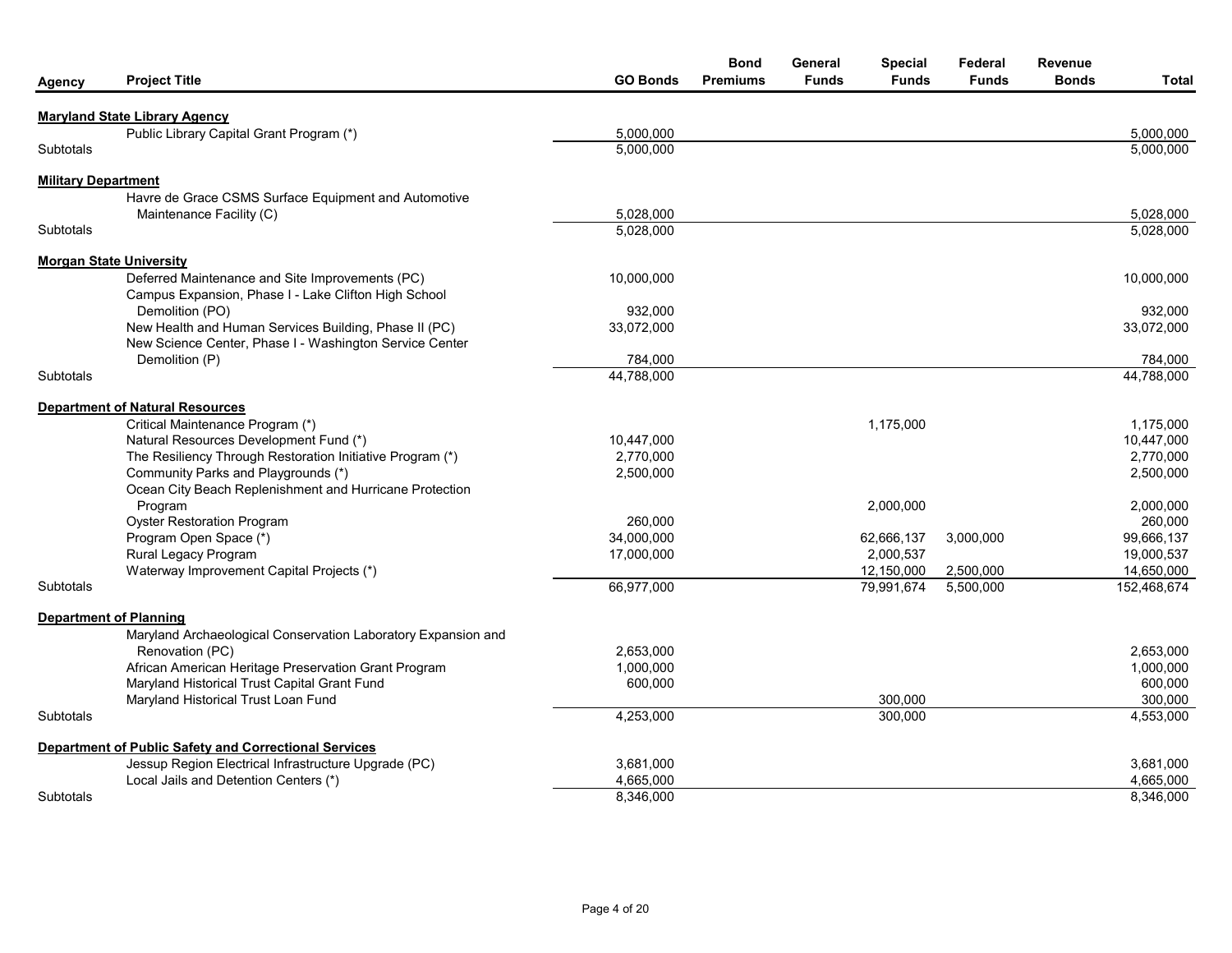| <b>Agency</b>    | <b>Project Title</b>                                             | <b>GO Bonds</b>          | <b>Bond</b><br><b>Premiums</b> | General<br><b>Funds</b> | <b>Special</b><br><b>Funds</b> | Federal<br><b>Funds</b> | Revenue<br><b>Bonds</b> | Total       |
|------------------|------------------------------------------------------------------|--------------------------|--------------------------------|-------------------------|--------------------------------|-------------------------|-------------------------|-------------|
|                  | <b>Board of Public Works</b>                                     |                          |                                |                         |                                |                         |                         |             |
|                  | Addition to the Washington County District Court (PCE)           | 5,275,000                |                                |                         |                                |                         |                         | 5,275,000   |
|                  | <b>Construction Contingency Fund</b>                             | 2,500,000                |                                |                         |                                |                         |                         | 2,500,000   |
|                  | Facilities Renewal Fund (*)                                      | 30,283,000               |                                |                         |                                |                         |                         | 30,283,000  |
|                  | Fuel Storage Tank System Replacement Program (*)                 | 1,000,000                |                                |                         |                                |                         |                         | 1,000,000   |
|                  | New Courts of Appeal Building (P)                                | 2,836,000                |                                |                         |                                |                         |                         | 2,836,000   |
|                  | State House Exterior and Grounds Restoration (P)                 | 2,750,000                |                                |                         |                                |                         |                         | 2,750,000   |
| Subtotals        |                                                                  | 44,644,000               |                                |                         |                                |                         |                         | 44,644,000  |
|                  | <b>St. Mary's College of Maryland</b>                            |                          |                                |                         |                                |                         |                         |             |
|                  | Campus Infrastructure Improvements (PC)                          | 1,500,000                |                                |                         |                                |                         |                         | 1,500,000   |
|                  | New Academic Building and Auditorium (CE)                        | 20,013,000               |                                |                         |                                |                         |                         | 20,013,000  |
| Subtotals        |                                                                  | 21,513,000               |                                |                         |                                |                         |                         | 21,513,000  |
|                  | <b>Department of State Police</b>                                |                          |                                |                         |                                |                         |                         |             |
|                  | Barrack V - Berlin: New Barrack, Forensic Lab, and Garage (PCE)  | 11,402,000               |                                |                         |                                |                         |                         | 11,402,000  |
|                  | Tactical Services Facility: Operations Building (P)              | 177,000                  |                                |                         |                                |                         |                         | 177,000     |
| Subtotals        |                                                                  | 11,579,000               |                                |                         |                                |                         |                         | 11,579,000  |
|                  | <b>University of Maryland Medical System</b>                     |                          |                                |                         |                                |                         |                         |             |
|                  | Comprehensive Cancer Treatment and Organ Transplant              |                          |                                |                         |                                |                         |                         |             |
|                  | Center (PC)                                                      | 12,000,000               |                                |                         |                                |                         |                         | 12,000,000  |
|                  | R Adams Cowley Shock Trauma Center Renovation -                  |                          |                                |                         |                                |                         |                         |             |
|                  | Phase III (PCE)                                                  | 2,500,000                |                                |                         |                                |                         |                         | 2,500,000   |
| <b>Subtotals</b> |                                                                  | 14,500,000               |                                |                         |                                |                         |                         | 14,500,000  |
|                  | <b>University System of Maryland</b>                             |                          |                                |                         |                                |                         |                         |             |
|                  | UMCP: Campuswide Building Systems and Infrastructure             |                          |                                |                         |                                |                         |                         |             |
|                  | Improvements (C)                                                 | 5,000,000                |                                |                         |                                |                         | 5,000,000               | 10.000.000  |
|                  | USMO: Capital Facilities Renewal (*)                             |                          |                                |                         |                                |                         | 25,000,000              | 25,000,000  |
|                  | UMB: Central Electric Substation and Electric Infrastructure     |                          |                                |                         |                                |                         |                         | 11,307,000  |
|                  | Upgrades (C)<br>UMCP: Chemistry Building Wing 1 Replacement (C)  | 11,307,000<br>45,190,000 |                                |                         |                                |                         |                         | 45,190,000  |
|                  | FSU: Education and Health Sciences Center (CE)                   | 46.655.000               |                                |                         |                                |                         |                         | 46.655.000  |
|                  | BSU: MLK Communication Arts and Humanities Building (PC)         | 3,600,000                |                                |                         |                                |                         |                         | 3,600,000   |
|                  | TU: New College of Health Professions Building (PC)              | 50,684,000               |                                |                         |                                |                         |                         | 50,684,000  |
|                  | CSU: Percy Julian Building Renovation for the College of         |                          |                                |                         |                                |                         |                         |             |
|                  | Business (CE)                                                    | 32,851,000               |                                |                         |                                |                         |                         | 32,851,000  |
|                  | UMES: School of Pharmacy and Health Professions (CE)             | 18,716,000               |                                |                         |                                |                         |                         | 18,716,000  |
|                  | USMO: University System of Maryland at Southern Maryland - Third |                          |                                |                         |                                |                         |                         |             |
|                  | Academic Building (CE)                                           | 4,829,000                |                                |                         |                                |                         |                         | 4,829,000   |
|                  | UMBC: Utility Upgrades and Site Improvements (PC)                | 6,936,000                |                                |                         |                                |                         |                         | 6,936,000   |
| Subtotals        |                                                                  | 225,768,000              |                                |                         |                                |                         | 30.000.000              | 255,768,000 |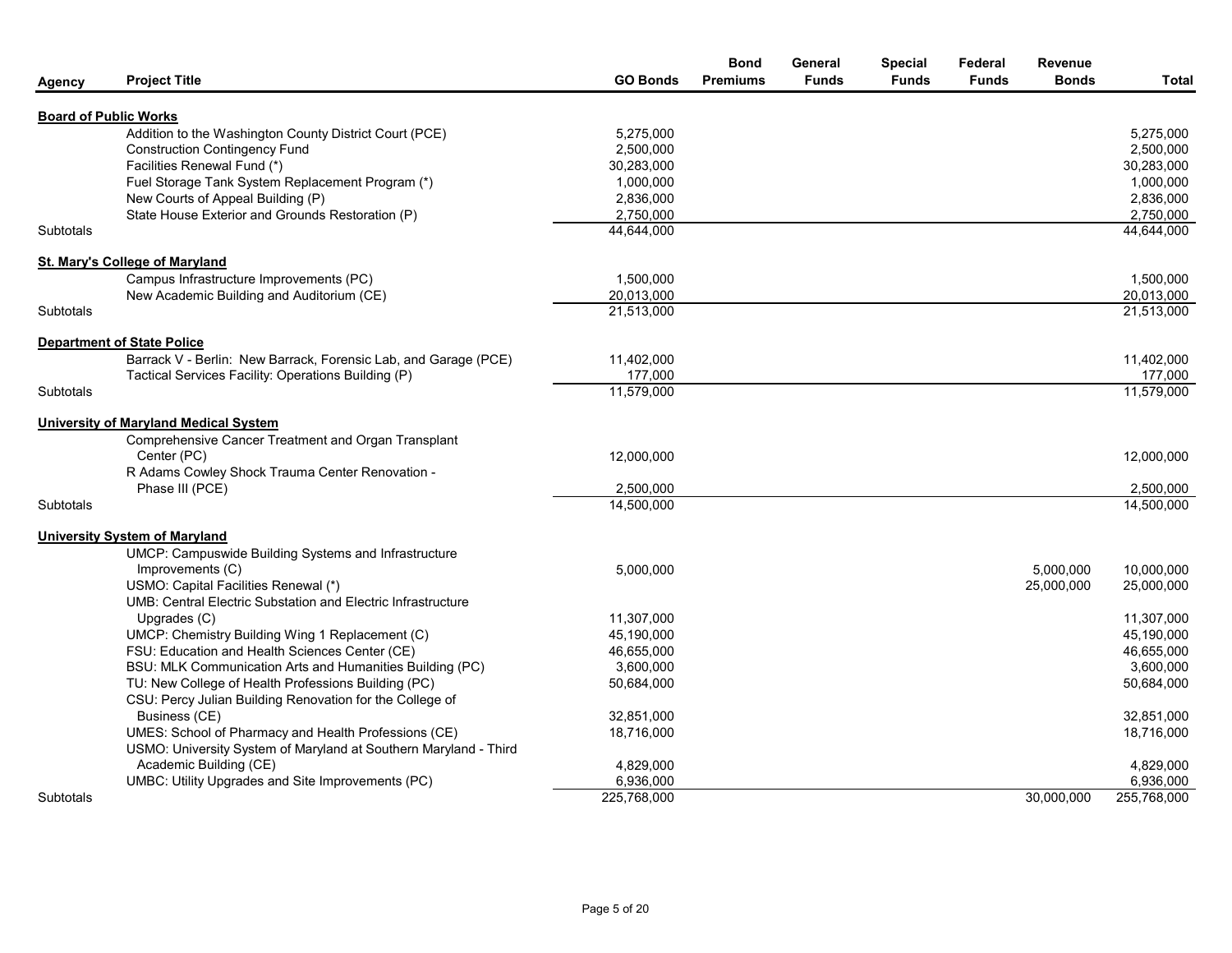|                      |                                                                          |                 | <b>Bond</b>     | General      | <b>Special</b> | Federal      | Revenue      |               |
|----------------------|--------------------------------------------------------------------------|-----------------|-----------------|--------------|----------------|--------------|--------------|---------------|
| Agency               | <b>Project Title</b>                                                     | <b>GO Bonds</b> | <b>Premiums</b> | <b>Funds</b> | <b>Funds</b>   | <b>Funds</b> | <b>Bonds</b> | Total         |
| <b>Miscellaneous</b> |                                                                          |                 |                 |              |                |              |              |               |
|                      | Carroll County Public Safety Training Center (APCE)                      | 1,000,000       |                 |              |                |              |              | 1,000,000     |
|                      | Garrett College - Community Education and Performing Arts                |                 |                 |              |                |              |              |               |
|                      | Center (APCE)                                                            | 700,000         |                 |              |                |              |              | 700,000       |
|                      | Hagerstown Revitalization (APCE)                                         | 2,250,000       |                 |              |                |              |              | 2,250,000     |
|                      | Historic Annapolis Restoration (APCE)                                    | 1,000,000       |                 |              |                |              |              | 1,000,000     |
|                      | Lexington Market (APCE)                                                  | 2,000,000       |                 |              |                |              |              | 2,000,000     |
|                      | Maryland Zoo in Baltimore - Infrastructure Improvements (APCE)           | 4,750,000       |                 |              |                |              |              | 4,750,000     |
|                      | MICUA - Private Higher Education Facilities Grant Program (*)            | 8,000,000       |                 |              |                |              |              | 8,000,000     |
|                      | National Aquarium in Baltimore (APCE)                                    | 2,000,000       |                 |              |                |              |              | 2,000,000     |
|                      | Private Hospital Grant Program (*)                                       | 6,000,000       |                 |              |                |              |              | 6,000,000     |
|                      | Miscellaneous Projects (*)                                               | 19,735,000      |                 |              |                |              |              | 19,735,000    |
| Subtotals            |                                                                          | 47,435,000      |                 |              |                |              |              | 47,435,000    |
|                      | <b>Department of Transportation</b>                                      |                 |                 |              |                |              |              |               |
|                      | Howard Street Tunnel (C)                                                 | 21,500,000      |                 |              |                |              |              | 21,500,000    |
|                      | Washington Metropolitan Transit Authority Upgrades (C)**                 |                 | 125,000,000     |              |                |              |              | 167,000,000   |
| Subtotals            |                                                                          | 21,500,000      | 125,000,000     |              |                |              |              | 188,500,000   |
| Totals               |                                                                          | 1,107,427,000   | 210,000,000     | 16,250,000   | 390,052,459    | 80,660,000   | 550,000,000  | 2,354,389,459 |
|                      | <b>2022 DEAUTHORIZATIONS</b>                                             | (2, 427, 000)   |                 |              |                |              |              | (2, 427, 000) |
| <b>GRAND TOTALS</b>  |                                                                          | 1,105,000,000   | 210,000,000     | 16,250,000   | 390,052,459    | 80,660,000   | 550,000,000  | 2,351,962,459 |
|                      | * Defer to EV 2022 Lists for appelfic projects funded under this program |                 |                 |              |                |              |              |               |

\* Refer to FY 2022 Lists for specific projects funded under this program.

\*\*\$42,000,000 in additional Special Funds for Washington Metropolitan Transit Authority Upgrades will be provided by the Department of Transportation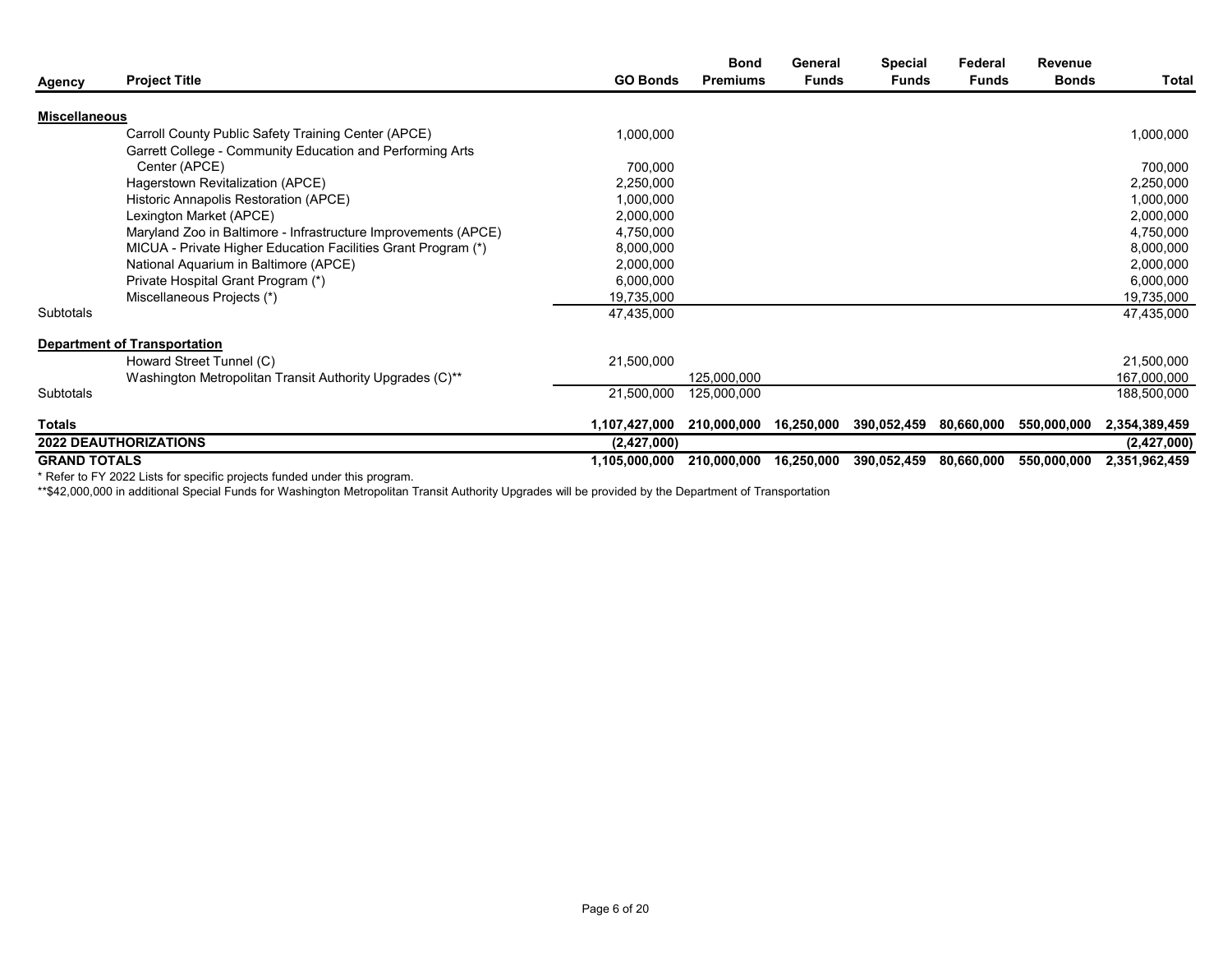## FY 2022 CAPITAL BUDGET AS PROPOSED PROGRAM PROJECT LISTS BY AGENCY

| <b>AGENCY</b>                                 | <b>PROJECT</b>                                                               | <b>AMOUNT</b>             |
|-----------------------------------------------|------------------------------------------------------------------------------|---------------------------|
| <b>Department of Aging</b>                    |                                                                              |                           |
|                                               | Senior Citizen Activities Centers Capital Improvement Grants Program         |                           |
| Anne Arundel                                  | Severn Intergenerational Center New Construction (PCE)                       | 800,000                   |
| Baltimore Co.                                 | Edgemere Senior Center HVAC Equipment Replacement (PCE)                      | 250,000                   |
| Baltimore Co.                                 | Overlea-Fullerton Senior Center HVAC Equipment Replacement (PCE)             | 55,000                    |
|                                               |                                                                              | <b>TOTAL</b><br>1,105,000 |
| <b>Department of Disabilities</b>             |                                                                              |                           |
| <b>Access Maryland</b>                        |                                                                              |                           |
| Anne Arundel                                  | DPSCS - Correctional Institute for Women - Cell and Shower Accessibility (P) | 250,000                   |
| <b>Baltimore City</b>                         | UMB - Howard Hall - Accessible Entrance (C)                                  | 430,000                   |
| <b>Baltimore City</b>                         | UMB - Curb Ramps and Driveway Crossings Project (P)                          | 56,000                    |
| Baltimore Co.                                 | TU - Stephens Hall ADA Restrooms Project (C)                                 | 140,000                   |
| Carroll                                       | DNR - Morgan Run Trout Stream Access Improvements (C)                        | 145,000                   |
| Harford                                       | DNR - Susquehanna State Park - Campground Access (C)                         | 210,000                   |
| Prince George's                               | UMCP - Atlantic Building - Accessible Restroom (C)                           | 104,000                   |
| St. Mary's                                    | HSMC - State House - Accessible Restrooms (C)                                | 490,000                   |
|                                               |                                                                              | <b>TOTAL</b><br>1,825,000 |
| <b>Maryland State Department of Education</b> |                                                                              |                           |
|                                               | <b>Public School Construction Program</b>                                    |                           |
| Allegany                                      | Center for Career and Technical Education (C)                                | 394,000                   |
| Allegany                                      | Fort Hill High School (C)                                                    | 1,708,000                 |
| Anne Arundel                                  | Crofton Area High School (C)                                                 | 17,058,000                |
| Anne Arundel                                  | North County High School (C)                                                 | 4,073,000                 |
| <b>Baltimore City</b>                         | Charles Carroll Barrister Elementary School #034 (C)                         | 3,499,000                 |
| <b>Baltimore City</b>                         | Digital Harbor High School #416 (C)                                          | 1,080,000                 |
| <b>Baltimore City</b>                         | Edgecombe Circle Elementary School #062 (C)                                  | 8,765,000                 |
| <b>Baltimore City</b>                         | Fallstaff Elementary/Middle School #241 (C)                                  | 4,147,000                 |
| <b>Baltimore City</b>                         | Garrett Heights Elementary/Middle School #212 (C)                            | 1,344,000                 |
| <b>Baltimore City</b>                         | Gwynn Falls Elementary School #060 (C)                                       | 713,000                   |
| <b>Baltimore City</b>                         | Maryland School for the Blind: Newcomer, Case, and Campbell Halls (C)        | 1,623,000                 |
| <b>Baltimore City</b>                         | Paul Laurence Dunbar Middle School #133 (C)                                  | 2,899,000                 |
| <b>Baltimore City</b>                         | Yorkwood Elementary School #219 (C)                                          | 7,366,000                 |
| Baltimore Co.                                 | New Northeast Area Elementary School (C)                                     | 16,056,000                |
| Baltimore Co.                                 | Red House Run Elementary School (C)                                          | 14,421,000                |
| Calvert                                       | Beach Elementary School (C)                                                  | 9,349,000                 |
| Caroline                                      | Greensboro Elementary School (C)                                             | 2,916,000                 |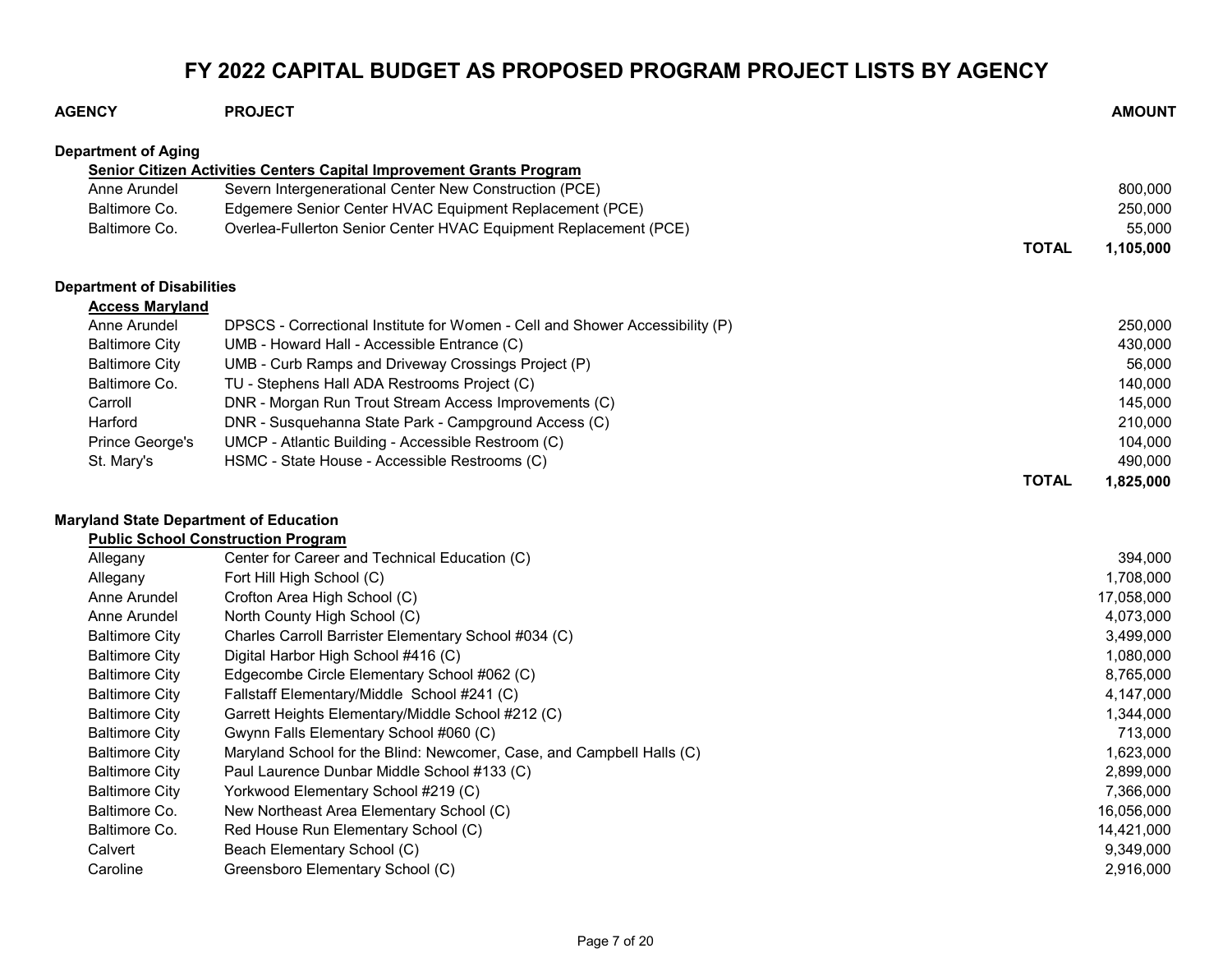| <b>AGENCY</b>   | <b>PROJECT</b>                                  | <b>AMOUNT</b> |
|-----------------|-------------------------------------------------|---------------|
| Carroll         | Carroll County Career and Technology Center (C) | 9,463,000     |
| Cecil           | Cecil Manor Elementary School (C)               | 1,574,000     |
| Cecil           | Chesapeake City Elementary School (C)           | 2,955,000     |
| Charles         | Benjamin Stoddert Middle School (C)             | 5,174,000     |
| Charles         | Dr. Gustavus Brown Elementary School (C)        | 3,294,000     |
| Charles         | Eva Turner Elementary School (C)                | 732,000       |
| Dorchester      | Cambridge/South Dorchester High School (C)      | 1,725,000     |
| Dorchester      | Choptank Elementary School (C)                  | 1,133,000     |
| Frederick       | Blue Heron Elementary School (C)                | 4,500,000     |
| Frederick       | Brunswick Elementary School (C)                 | 2,000,000     |
| Frederick       | Rock Creek School (C)                           | 3,600,000     |
| Frederick       | Waverley Elementary School (C)                  | 4,050,000     |
| Harford         | Bel Air Middle School (C)                       | 1,355,000     |
| Harford         | Center for Educational Opportunity (C)          | 2,231,000     |
| Harford         | Joppatowne High School (C)                      | 5,982,000     |
| Howard          | New High School #13 (C)                         | 13,500,000    |
| Howard          | Talbott Springs Elementary School (C)           | 800,000       |
| Montgomery      | Cold Springs Elementary School (C)              | 1,193,000     |
| Montgomery      | Colonel E. Brooke Lee Middle School (C)         | 11,465,000    |
| Montgomery      | Forest Oak Middle School (C)                    | 1,130,000     |
| Montgomery      | Gaithersburg Middle School (C)                  | 3,870,000     |
| Montgomery      | Judith A. Resnik Elementary School (C)          | 2,070,000     |
| Montgomery      | Monocacy Elementary School (C)                  | 1,035,000     |
| Montgomery      | Montgomery Blair High School (C)                | 871,000       |
| Montgomery      | North Bethesda Middle School (C)                | 905,000       |
| Montgomery      | Ronald McNair Elementary School (C)             | 975,000       |
| Montgomery      | Spark M. Matsunaga Elementary School (C)        | 1,710,000     |
| Montgomery      | Thomas W. Pyle Middle School (C)                | 294,000       |
| Montgomery      | Twinbrook Elementary School (C)                 | 946,000       |
| Montgomery      | Watkins Mill High School (C)                    | 2,475,000     |
| Prince George's | Charles Herbert Flowers High School (C)         | 2,181,000     |
| Prince George's | New Glenridge Area Middle School #2 (C)         | 10,703,000    |
| Prince George's | William Schmidt Outdoor Educational Center (C)  | 4,297,000     |
| Prince George's | William Wirt Middle School (C)                  | 9,287,000     |
| Queen Anne's    | Kennard Elementary School (C)                   | 663,000       |
| Queen Anne's    | Kent Island High School (C)                     | 1,488,000     |
| Somerset        | Greenwood Elementary School (C)                 | 405,000       |
| St. Mary's      | Mechanicsville Elementary School (C)            | 4,940,000     |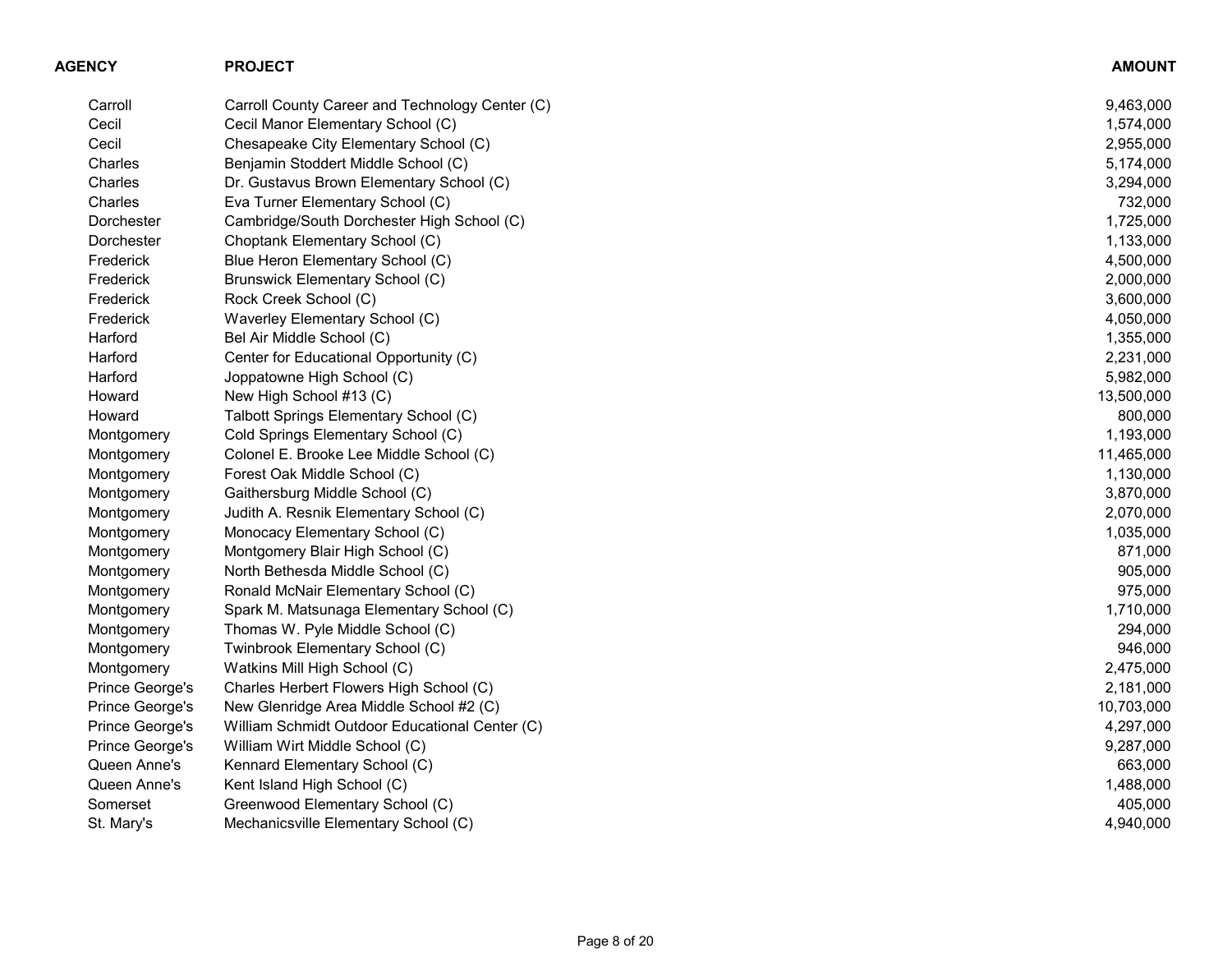| <b>AGENCY</b>                 | <b>PROJECT</b>                                                                                    |              | <b>AMOUNT</b> |
|-------------------------------|---------------------------------------------------------------------------------------------------|--------------|---------------|
| Talbot                        | Easton High School (C)                                                                            |              | 1,087,000     |
| Washington                    | Eastern Elementary School (C)                                                                     |              | 478,000       |
| Washington                    | Paramount Elementary School (C)                                                                   |              | 1,025,000     |
| Washington                    | Smithsburg High School - HVAC (C)                                                                 |              | 3,237,000     |
| Washington                    | Smithsburg High School - Roof (C)                                                                 |              | 2,152,000     |
| Washington                    | Washington County Technical High School (C)                                                       |              | 534,000       |
| Washington                    | Williamsport High School (C)                                                                      |              | 352,000       |
| Wicomico                      | Beaver Run Elementary School (C)                                                                  |              | 7,563,000     |
| Worcester                     | Stephen Decatur Middle School (C)                                                                 |              | 4,814,000     |
| Statewide                     | Funding Reserved (C)                                                                              |              | 4,376,000     |
|                               |                                                                                                   | <b>TOTAL</b> | 250,000,000   |
|                               | <b>Supplemental Capital Grant Program</b>                                                         |              |               |
| Anne Arundel                  | North County High School (C)                                                                      |              | 6,974,000     |
| Frederick                     | <b>Brunswick Elementary School (C)</b>                                                            |              | 500,000       |
| Frederick                     | Urbana Elementary School (C)                                                                      |              | 3,073,000     |
| Howard                        | Talbott Springs Elementary School (C)                                                             |              | 4,852,000     |
| Montgomery                    | Colonel E. Brooke Lee Middle School (C)                                                           |              | 1,577,762     |
| Montgomery                    | Gaithersburg Cluster Elementary School #8 (C)                                                     |              | 8,725,000     |
| Montgomery                    | John F. Kennedy High School (C)                                                                   |              | 3,257,238     |
| Prince George's               | William Schmidt Outdoor Educational Center (C)                                                    |              | 6,241,818     |
| Regional                      | Unallocated Funds (C)                                                                             |              | 4,799,182     |
|                               |                                                                                                   | <b>TOTAL</b> | 40,000,000    |
| Department of the Environment |                                                                                                   |              |               |
|                               | <b>Bay Restoration Fund Wastewater Program</b>                                                    |              |               |
| Allegany                      | 78 Inch Parallel Pipeline from Mill Race to Combined Sewer Overflow Storage (C)                   |              | 14,954,974    |
| Allegany                      | Frostburg Combined Sewer Overflow Elimination Project, George's Creek Headwaters Interceptor (PC) |              | 981,313       |
| Cecil                         | Connect Triumph Industrial Park to County Sanitary Sewer (PC)                                     |              | 3,575,000     |
| Cecil                         | Elk Neck Wastewater Treatment Plant ENR Upgrade (PC)                                              |              | 4,837,925     |
| Cecil                         | Perryville Wastewater Treatment Plant ENR Refinements (PC)                                        |              | 5,721,769     |
| Charles                       | Town of La Plata MS4 Stormwater Upgrades (PC)                                                     |              | 181,736       |
| Dorchester                    | Valley Proteins Wastewater Treatment Plant ENR Upgrade (PC)                                       |              | 12,786,550    |
| Kent                          | Rock Hall Wastewater Treatment Plant System ENR Upgrade (PC)                                      |              | 4,953,803     |
| Montgomery                    | Poolesville Wastewater Plant Denitrification Upgrade (PC)                                         |              | 6,188,671     |
| Prince George's               | Sanitary Sewer Reconstruction - Parkway Sewer Basin PGC Section 5 (PC)                            |              | 649,280       |
| Queen Anne's                  | Southern Kent Island (SKI) Sanitary Project - Phase 3 (PC)                                        |              | 6,760,000     |
| Talbot                        | Trappe Wastewater Treatment Plant ENR Upgrade (PC)                                                |              | 3,965,723     |
| Washington                    | Town of Hancock Wastewater System Project (PC)                                                    |              | 7,952,608     |
| Wicomico                      | Fruitland Tuxents Branch Drainage (C)                                                             |              | 1,490,648     |
|                               |                                                                                                   | <b>TOTAL</b> | 75,000,000    |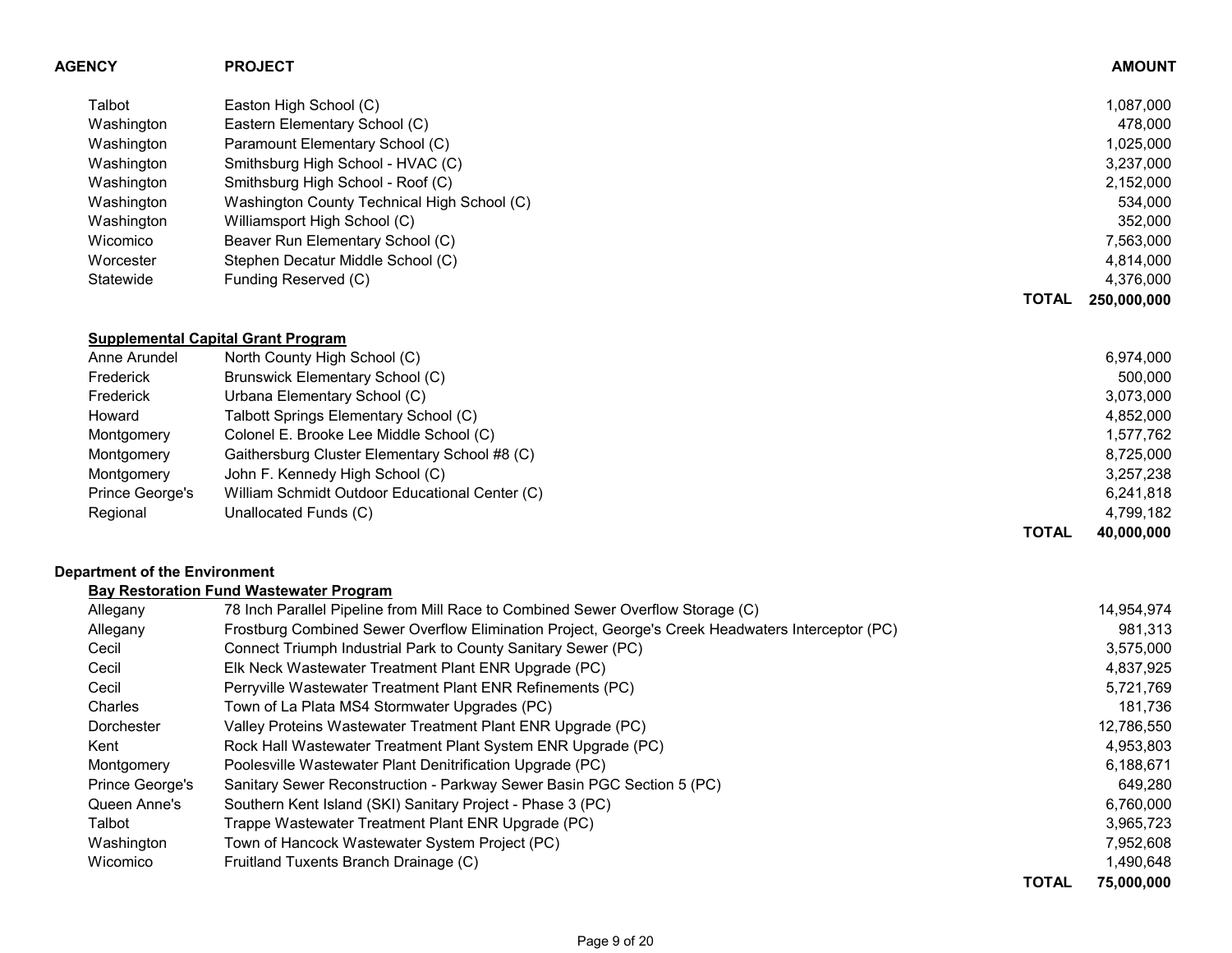| <b>AGENCY</b>         | <b>PROJECT</b>                                                                     |              | <b>AMOUNT</b> |
|-----------------------|------------------------------------------------------------------------------------|--------------|---------------|
|                       | <b>Comprehensive Flood Management Program</b>                                      |              |               |
| Anne Arundel          | Annapolis City Dock Stormwater and Flood Mitigation (C)                            |              | 1,400,000     |
| Howard                | Ellicott City H7 Mitigation Pond (C)                                               |              | 2,400,000     |
| Howard                | Ellicott City Maryland Avenue Culverts (C)                                         |              | 370,000       |
| Talbot                | Windmill Sanitary Sewer Pump Station Relocation and Forcemain Project (C)          |              | 1,789,000     |
|                       |                                                                                    | <b>TOTAL</b> | 5,959,000     |
|                       | <b>Hazardous Substance Clean-up Program</b>                                        |              |               |
| Cecil                 | Montgomery Brothers Dump Site (P)                                                  |              | 100,000       |
| Harford               | Former Ames Shopping Plaza (P)                                                     |              | 50,000        |
| Talbot                | Glebe Road (P)                                                                     |              | 100,000       |
| Washington            | Garden State Tannery (P)                                                           |              | 100,000       |
| Wicomico              | Elite Free State Cleaners (P)                                                      |              | 100,000       |
| Regional              | Anacostia River - Northeast and Northwest Branches (P)                             |              | 100,000       |
| Statewide             | Site Assessments (P)                                                               |              | 200,000       |
|                       |                                                                                    | <b>TOTAL</b> | 750,000       |
|                       | <b>Maryland Drinking Water Revolving Loan Fund</b>                                 |              |               |
| Allegany              | Decatur Street Crosstown Water Main Replacement (31-17-W) (C)                      |              | 1,657,116     |
| Allegany              | Westernport Water Distribution System Improvements, Phases 5-7 (PC)                |              | 15,500,000    |
| <b>Baltimore City</b> | Ashburton Reservoir Improvements (WC-1211) (C)                                     |              | 11,019,627    |
| <b>Baltimore City</b> | Druid Lake Tanks (WC-1204) (C)                                                     |              | 11,966,873    |
| Baltimore Co.         | Ashburton Reservoir Improvements (WC-1211) (C)                                     |              | 8,396,353     |
| Baltimore Co.         | Druid Lake Tanks (WC-1204) (C)                                                     |              | 8,896,546     |
| Washington            | Keedysville Springhouse Weir Wall Repair & Renovation (PC)                         |              | 151,461       |
| Wicomico              | Pittsville Water Treatment Plant Upgrade (PC)                                      |              | 138,199       |
| Worcester             | Pocomoke City Water Tanks #1 and #2 Mixers (PC)                                    |              | 123,825       |
|                       |                                                                                    | <b>TOTAL</b> | 57,850,000    |
|                       | <b>Maryland Water Quality Revolving Loan Fund</b>                                  |              |               |
| <b>Baltimore City</b> | Gwynns Falls Sewershed Inflow & Infiltraion Reduction - Project 01 SC-1004 (C)     |              | 8,920,283     |
| <b>Baltimore City</b> | Herring Run Sewershed Inflow & Infiltration Reduction - Project 02 SC-1006 (C)     |              | 10,375,836    |
| <b>Baltimore City</b> | Herring Run Sewershed Inflow & Infiltration Reduction - Project 03 SC-1007 (C)     |              | 2,538,249     |
| <b>Baltimore City</b> | Herring Run Sewershed Inflow & Infiltration Reduction SC-1005 (C)                  |              | 10,545,339    |
| <b>Baltimore City</b> | Improvements to Horner's Lane Siphon Across Armistead Run SC-969 (C)               |              | 4,470,733     |
| <b>Baltimore City</b> | Replacement of the Southwest Diversion Pressure Sewer Phase 1, SC-866 (C)          |              | 24,887,676    |
| <b>Baltimore City</b> | Sanitary Sewer Collection System Impr In the Jones Falls SH - Glen Ave SC-946R (C) |              | 2,274,212     |
| <b>Baltimore City</b> | Small Diameter Sewer Main Repl In Roland Park of the Jones Falls SH SC-978 (C)     |              | 4,541,045     |
| <b>Baltimore City</b> | Wastewater Engineering Services For The Rehab Of High Level Interceptor SC-985 (C) |              | 8,262,000     |
| Charles               | Town of La Plata MS4 Stormwater Upgrades (PC)                                      |              | 31,736        |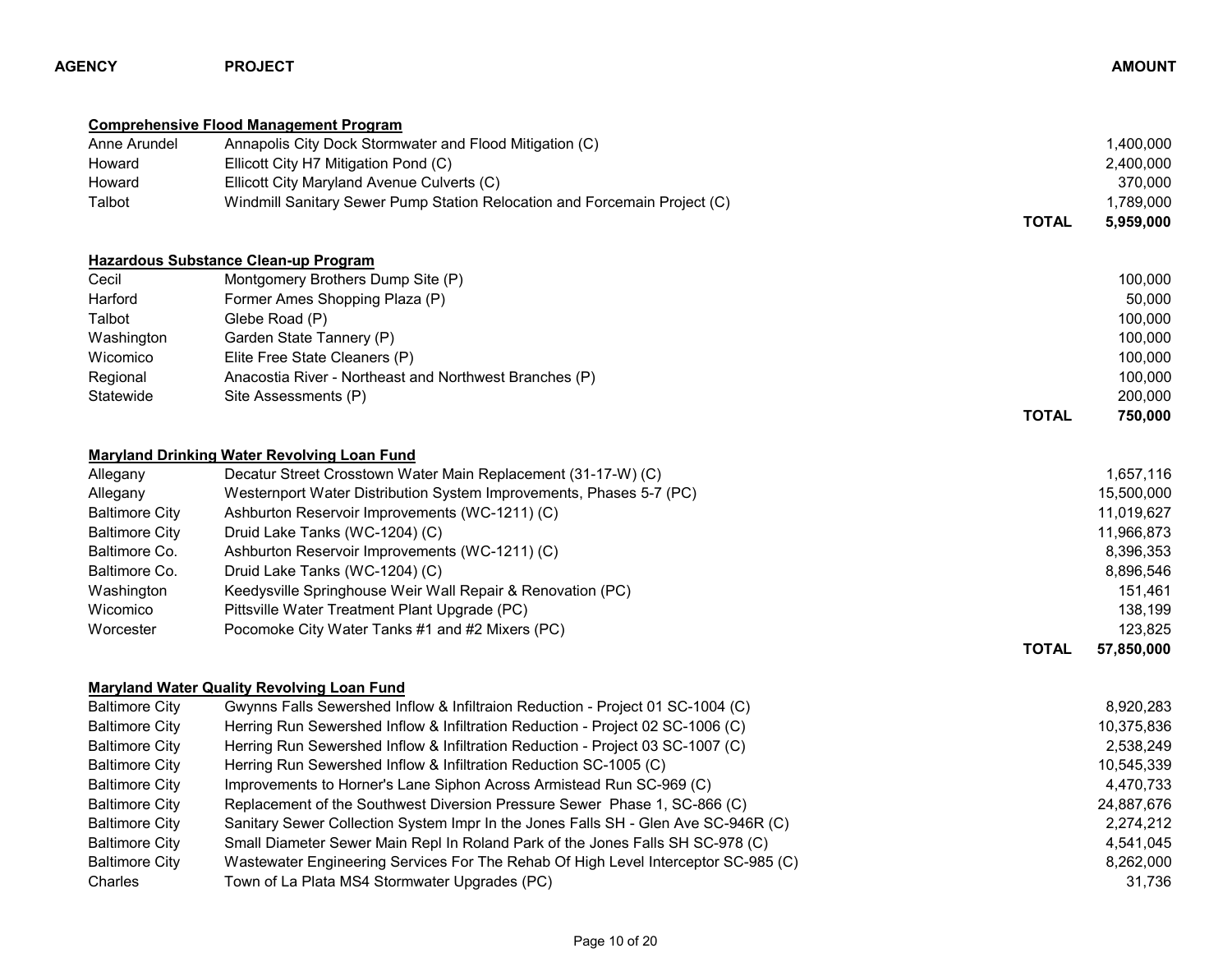| <b>AGENCY</b>                                 | <b>PROJECT</b>                                                                          |              | <b>AMOUNT</b> |
|-----------------------------------------------|-----------------------------------------------------------------------------------------|--------------|---------------|
| Kent                                          | Rock Hall Wastewater Treatment Plant System ENR Upgrade (PC)                            |              | 5,616,197     |
| Montgomery                                    | Sanitary Sewer Reconstruction - Cabin John Sewer Basin MC Section 5 (PC)                |              | 3,685,500     |
| Montgomery                                    | Sanitary Sewer Reconstruction - Northwest Branch Sewer Basin MC Section 5 (PC)          |              | 5,279,040     |
| Montgomery                                    | Sanitary Sewer Reconstruction - Paint Branch Sewer Basin MC Section 5 (PC)              |              | 2,028,780     |
| Montgomery                                    | Sanitary Sewer Reconstruction - Rock Creek Sewer Basin MC Section 5 (PC)                |              | 2,955,420     |
| Montgomery                                    | Sanitary Sewer Reconstruction - Sligo Creek Sewer Basin MC Section 5 (PC)               |              | 4,254,120     |
| Prince George's                               | Sanitary Sewer Reconstruction - Broad Creek Sewer Basin PGC Section 5 (PC)              |              | 10,249,200    |
| Prince George's                               | Sanitary Sewer Reconstruction - Lower Anacostia Sewer Basin PGC Section 5 (PC)          |              | 2,471,907     |
| Prince George's                               | Sanitary Sewer Reconstruction - Northeast Branch Sewer Basin PGC Section 5 (PC)         |              | 7,342,920     |
| Prince George's                               | Sanitary Sewer Reconstruction - Northwest Branch Sewer Basin PGC Section 5 (PC)         |              | 4,801,680     |
| Prince George's                               | Sanitary Sewer Reconstruction - Oxen Run Sewer Basin PGC Section 5 (PC)                 |              | 5,672,160     |
| Prince George's                               | Sanitary Sewer Reconstruction - Parkway Sewer Basin PGC Section 5 (PC)                  |              | 3,211,720     |
| Prince George's                               | Urban Stormwater Retrofit Public Private Partnership, Phase 4 (PC)                      |              | 30,000,000    |
| Queen Anne's                                  | Southern Kent Island (SKI) Sanitary Project - Phase 3 (PC)                              |              | 7,240,000     |
| Talbot                                        | Trappe Wastewater Treatment Plant ENR Upgrade (PC)                                      |              | 3,139,277     |
| Washington                                    | Town of Hancock Wastewater System Project (PC)                                          |              | 1,483,322     |
| Wicomico                                      | Fruitland Tuxents Branch Drainage (C)                                                   |              | 545,648       |
|                                               |                                                                                         | <b>TOTAL</b> | 176,824,000   |
|                                               |                                                                                         |              |               |
| <b>Mining Remediation Program</b><br>Allegany | Upper Georges Creek Stream Sealing Construction Phase 1 (C)                             |              | 500,000       |
|                                               |                                                                                         | <b>TOTAL</b> | 500,000       |
|                                               |                                                                                         |              |               |
|                                               | <b>Supplemental Assistance Program</b>                                                  |              |               |
| Kent                                          | Rock Hall Wastewater Treatment Plant System ENR Upgrade (PC)                            |              | 1,500,000     |
| Washington                                    | Town of Hancock Wastewater System Project (PC)                                          |              | 1,500,000     |
|                                               |                                                                                         | <b>TOTAL</b> | 3,000,000     |
|                                               | <b>Water Supply Financial Assistance Program</b>                                        |              |               |
| Allegany                                      | Luke Water Distribution System (C)                                                      |              | 722,000       |
| Wicomico                                      | Pittsville Water Treatment Plant Upgrade (PC)                                           |              | 968,000       |
| Worcester                                     | Pocomoke City Water Tanks #1 and #2 Mixers (PC)                                         |              | 867,000       |
|                                               |                                                                                         | <b>TOTAL</b> | 2,557,000     |
| <b>Maryland Environmental Service</b>         |                                                                                         |              |               |
|                                               | <b>State Water and Sewer Infrastructure Improvement Fund</b>                            |              |               |
| Baltimore Co.                                 | Woodstock - Wastewater Treatment Plant Upgrades (C)                                     |              | 3,514,000     |
| Frederick                                     | Cunningham Falls SP - Route 77 Sewer Line Upgrade (P)                                   |              | 500,000       |
| Frederick                                     | Cunningham Falls SP Water Treatment Plant - Microcystin Treatment System (C)            |              | 256,000       |
| Frederick                                     | Victor Cullen - Upgrade of Wastewater Treatment Plant and Collection System Upgrade (C) |              | 2,000,000     |
|                                               |                                                                                         |              |               |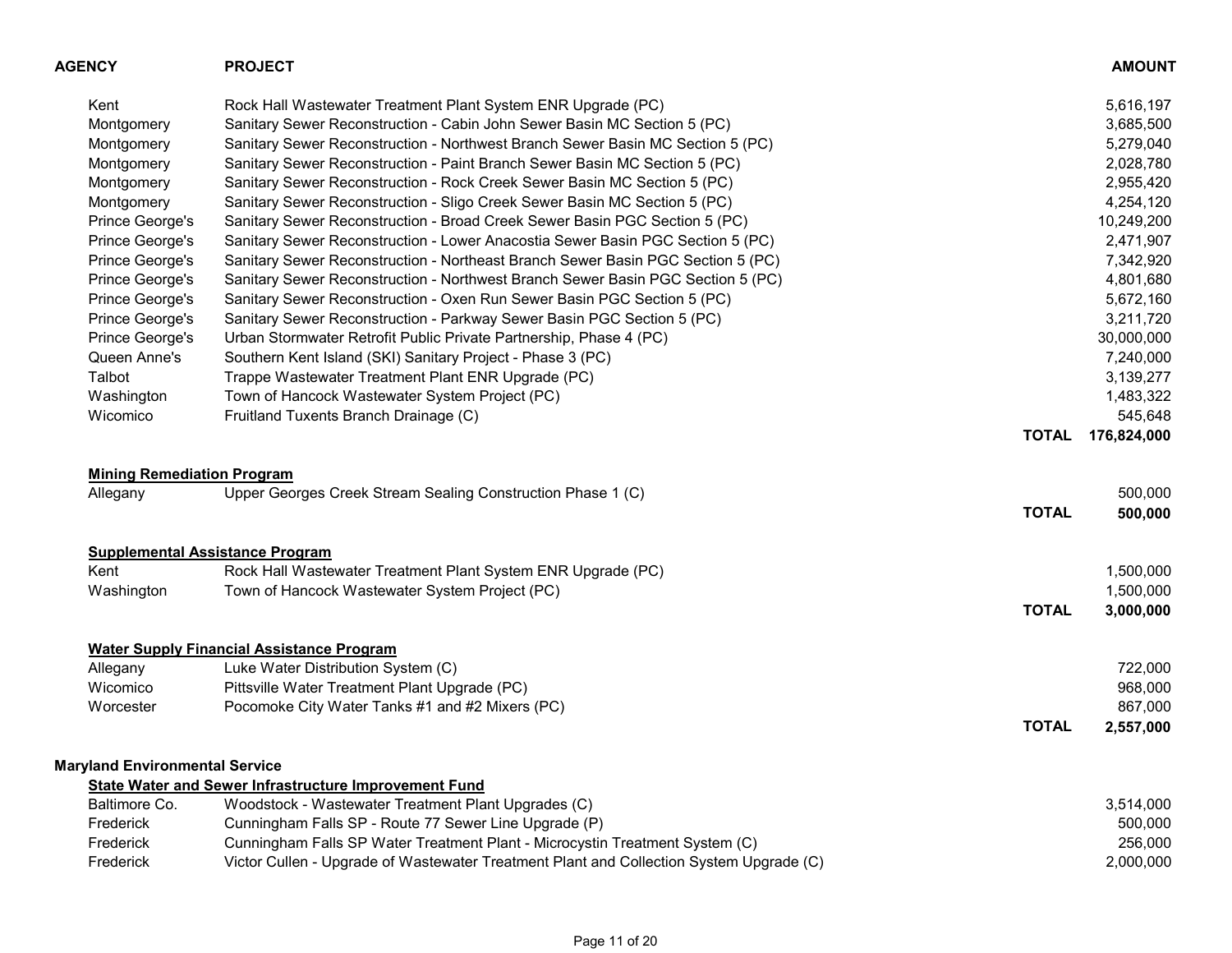| <b>AGENCY</b>                               | <b>PROJECT</b>                                                                                                                                                                                                        |              | <b>AMOUNT</b>          |
|---------------------------------------------|-----------------------------------------------------------------------------------------------------------------------------------------------------------------------------------------------------------------------|--------------|------------------------|
| Garrett                                     | New Germany State Park - Water and Wastewater Treatment Plants and Water Collection System<br>Upgrades (C)                                                                                                            |              | 1,359,000              |
| Prince George's                             | Cheltenham Youth Center - Water Treatment Plant Upgrade (P)                                                                                                                                                           |              | 230,000                |
| Somerset                                    | ECI - Wastewater Treatment Plant and Reverse Osmosis Reject Treatment Systems Upgrade (C)                                                                                                                             |              | 1,500,000              |
| Somerset                                    | ECI Co-Generation Plant - Fuel Conversion to Natural Gas (C)                                                                                                                                                          |              | 637,000                |
| St. Mary's                                  | Point Lookout State Park - Water Distribution and Sewer Collection System Upgrade (C)                                                                                                                                 |              | 6,756,000              |
|                                             |                                                                                                                                                                                                                       | <b>TOTAL</b> | 16,752,000             |
| <b>Department of Health</b>                 |                                                                                                                                                                                                                       |              |                        |
|                                             | <b>Community Health Facilities Grant Program</b>                                                                                                                                                                      |              |                        |
| Allegany                                    | The Arc of Washington County, Inc. (C)                                                                                                                                                                                |              | 750,000                |
| Anne Arundel                                | People Encouraging People, Inc. (APC)                                                                                                                                                                                 |              | 500,000                |
| Anne Arundel                                | Serenity Sistas, Inc. (PCE)                                                                                                                                                                                           |              | 547,421                |
| <b>Baltimore City</b>                       | Tuerk House, Inc. (PCE)                                                                                                                                                                                               |              | 1,300,000              |
| Baltimore Co.                               | Key Point Health Services, Inc. (A)                                                                                                                                                                                   |              | 315,000                |
| Baltimore Co.                               | Main Street Housing, Inc. (AC)                                                                                                                                                                                        |              | 306,900                |
| Carroll                                     | Way Station, Inc. (PC)                                                                                                                                                                                                |              | 1,200,000              |
| Howard                                      | Mission First Housing Development Corporation (PC)                                                                                                                                                                    |              | 800,000                |
| Montgomery                                  | Cornerstone Montgomery, Inc. (CE)                                                                                                                                                                                     |              | 457,050                |
| Wicomico                                    | Lower Shore Clinic, Inc. (PC)                                                                                                                                                                                         |              | 905,000                |
| Statewide                                   | Available Funds Adjustment                                                                                                                                                                                            |              | (581, 371)             |
|                                             |                                                                                                                                                                                                                       | <b>TOTAL</b> | 6,500,000              |
|                                             | <b>Federally Qualified Health Centers Grant Program</b>                                                                                                                                                               |              |                        |
| <b>Baltimore City</b>                       | Park West Health System, Inc. (PC)                                                                                                                                                                                    |              | 1,100,000              |
| Baltimore Co.                               | Baltimore Medical System, Inc. (PCE)                                                                                                                                                                                  |              | 800,000                |
| Garrett                                     | Western Maryland Health Care Corp dba Mountain Laurel Medical Center (PCE)                                                                                                                                            |              | 373,849                |
| Montgomery                                  | Mary's Center for Maternal and Child Care, Inc. (C)                                                                                                                                                                   |              | 289,034                |
| Statewide                                   | Available Fund Adjustment                                                                                                                                                                                             |              | (62, 883)              |
|                                             |                                                                                                                                                                                                                       | <b>TOTAL</b> | 2,500,000              |
| <b>Maryland Higher Education Commission</b> |                                                                                                                                                                                                                       |              |                        |
|                                             | <b>Community College Construction Grant Program</b>                                                                                                                                                                   |              |                        |
| Allegany                                    |                                                                                                                                                                                                                       |              |                        |
|                                             |                                                                                                                                                                                                                       |              |                        |
| Cecil                                       |                                                                                                                                                                                                                       |              | 3,776,000              |
| Frederick                                   | Linganore Hall Renovation (CE)                                                                                                                                                                                        |              | 3,048,000              |
| Harford                                     |                                                                                                                                                                                                                       |              | 2,817,000              |
| Howard                                      | Mathematics and Athletics Complex (C)                                                                                                                                                                                 |              | 13,844,000             |
| Montgomery                                  | Catherine and Isiah Leggett Math and Science Building (CE)                                                                                                                                                            |              | 11,630,000             |
| Prince George's                             | Marlboro Hall Renovation and Addition (CE)                                                                                                                                                                            |              | 24,137,000             |
| Baltimore Co.                               | Technology Building Renovation, Phase 2 (CE)<br>Addition to Wellness & Athletics Center (PCE)<br>Entrance, Roadway, and Facilities Management Building (CE)<br>Chesapeake Welcome Center Renovation and Addition (PC) |              | 1,416,000<br>4,214,000 |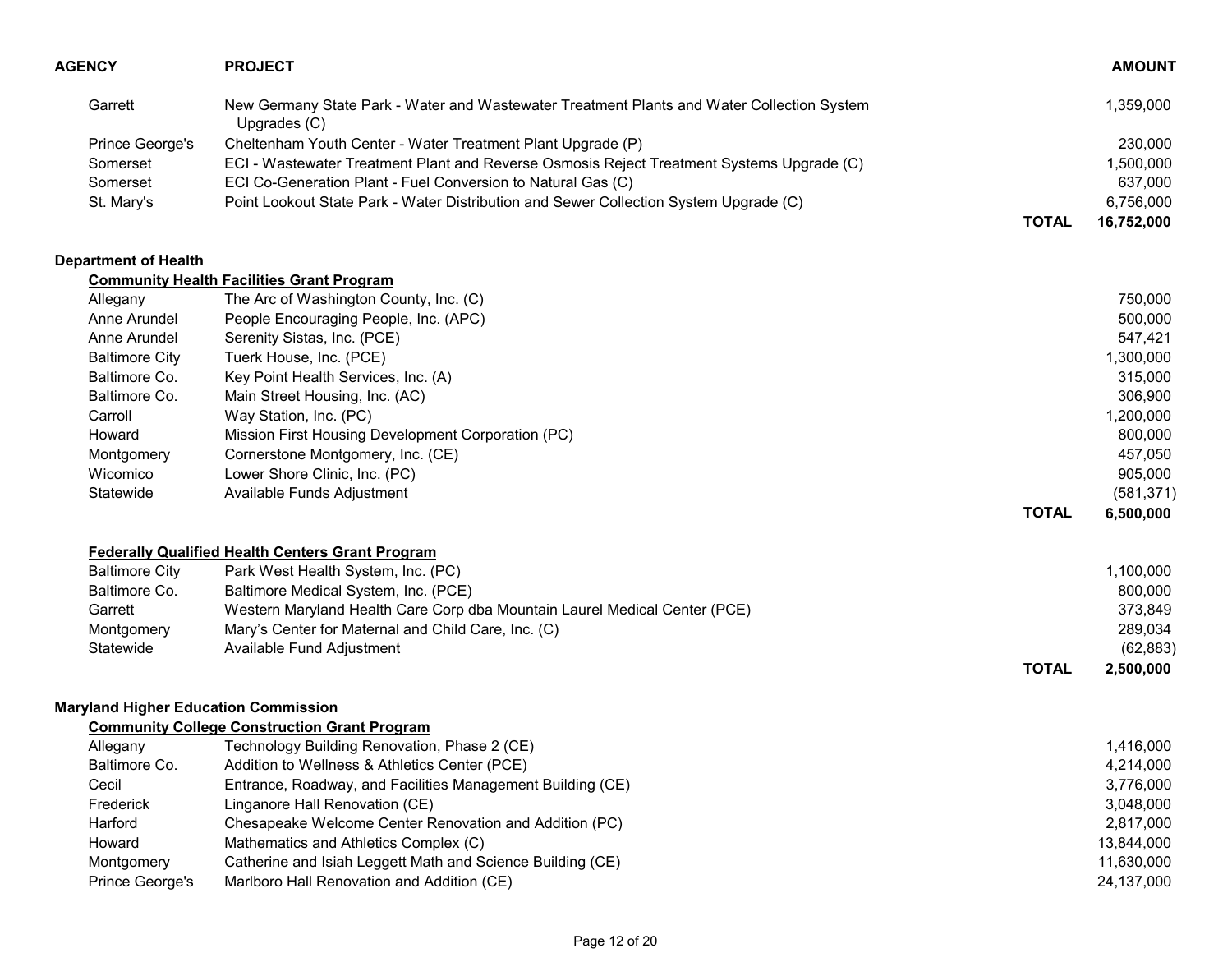| <b>AGENCY</b>                                   | <b>PROJECT</b>                                                                                                                                                                                              |              | <b>AMOUNT</b>                                         |
|-------------------------------------------------|-------------------------------------------------------------------------------------------------------------------------------------------------------------------------------------------------------------|--------------|-------------------------------------------------------|
| Washington<br>Regional<br>Regional<br>Statewide | Learning Resource Center (LRC) Roof and Metal Panel Replacement (PC)<br>Applied Technology Building (C)<br>Student Resource Center (PC)<br>Community College Construction Grant Program Balance/Surplus (C) |              | 1,175,000<br>15,750,000<br>1,629,000<br>(7, 556, 000) |
|                                                 |                                                                                                                                                                                                             | <b>TOTAL</b> | 75,880,000                                            |
|                                                 | <b>Community College Facilities Renewal Grant Program</b>                                                                                                                                                   |              |                                                       |
| Allegany                                        | Allegany College of Maryland (C)                                                                                                                                                                            |              | 474,250                                               |
| Anne Arundel                                    | Anne Arundel Community College (C)                                                                                                                                                                          |              | 474,250                                               |
| Baltimore Co.                                   | Community College of Baltimore County (C)                                                                                                                                                                   |              | 474,250                                               |
| Cecil                                           | Cecil College (C)                                                                                                                                                                                           |              | 474,250                                               |
| Montgomery                                      | Montgomery College (C)                                                                                                                                                                                      |              | 474,250                                               |
| Prince George's                                 | Prince George's Community College (C)                                                                                                                                                                       |              | 474,250                                               |
| Regional                                        | College of Southern Maryland (C)                                                                                                                                                                            |              | 474,250                                               |
| Regional                                        | Wor-Wic Community College (C)                                                                                                                                                                               |              | 474,250                                               |
|                                                 |                                                                                                                                                                                                             | <b>TOTAL</b> | 3,794,000                                             |
| <b>Maryland State Library Agency</b>            |                                                                                                                                                                                                             |              |                                                       |
|                                                 | <b>Public Library Capital Grant Program</b>                                                                                                                                                                 |              |                                                       |
| Allegany                                        | LaVale Library Renovation and Expansion (CE)                                                                                                                                                                |              | 1,637,000                                             |
| Anne Arundel                                    | New Riviera Beach Library (CE)                                                                                                                                                                              |              | 163,000                                               |
| Calvert                                         | New Twin Beaches Library (C)                                                                                                                                                                                |              | 2,000,000                                             |
| Caroline                                        | Denton Library Renovation (P)                                                                                                                                                                               |              | 70,000                                                |
| Frederick                                       | New Middletown Library (PC)                                                                                                                                                                                 |              | 1,000,000                                             |
| Queen Anne's                                    | Kent Island Library Renovation and Expansion (CE)                                                                                                                                                           |              | 130,000                                               |
|                                                 |                                                                                                                                                                                                             | <b>TOTAL</b> | 5,000,000                                             |
| <b>Department of Natural Resources</b>          |                                                                                                                                                                                                             |              |                                                       |
|                                                 | <b>Community Parks and Playgrounds</b>                                                                                                                                                                      |              |                                                       |
| Allegany                                        | Church Street Playground Improvements (CE)                                                                                                                                                                  |              | 185,000                                               |
| Allegany                                        | Lonaconing-Town Parks Improvements (CE)                                                                                                                                                                     |              | 80,310                                                |
| Calvert                                         | North Beach - Wetlands Overlook Park Nature Center (PC)                                                                                                                                                     |              | 110,000                                               |
| Caroline                                        | Denton - Fourth Street Park (PCE)                                                                                                                                                                           |              | 197,262                                               |
| Carroll                                         | Hampstead - War Memorial Park Revitalization (PC)                                                                                                                                                           |              | 200,000                                               |
| Carroll                                         | New Windsor - Town Park Renovations (PC)                                                                                                                                                                    |              | 50,825                                                |
| Dorchester                                      | Cambridge - Cornish Park Revitalization (PC)                                                                                                                                                                |              | 200,900                                               |
| Dorchester                                      | Vienna - Vienna Playground Upgrade (CE)                                                                                                                                                                     |              | 137,040                                               |
| Frederick                                       | New Market - Community Park Basketball Court (PCE)                                                                                                                                                          |              | 31,451                                                |
| Garrett                                         | Oakland - Broadford Park Multi-Use Trails (PC)                                                                                                                                                              |              | 125,000                                               |
| Harford                                         | Aberdeen - Rock Glenn Park (PC)                                                                                                                                                                             |              | 157,000                                               |
| Kent                                            | Chestertown - Wilmer Park (PCE)                                                                                                                                                                             |              | 209,394                                               |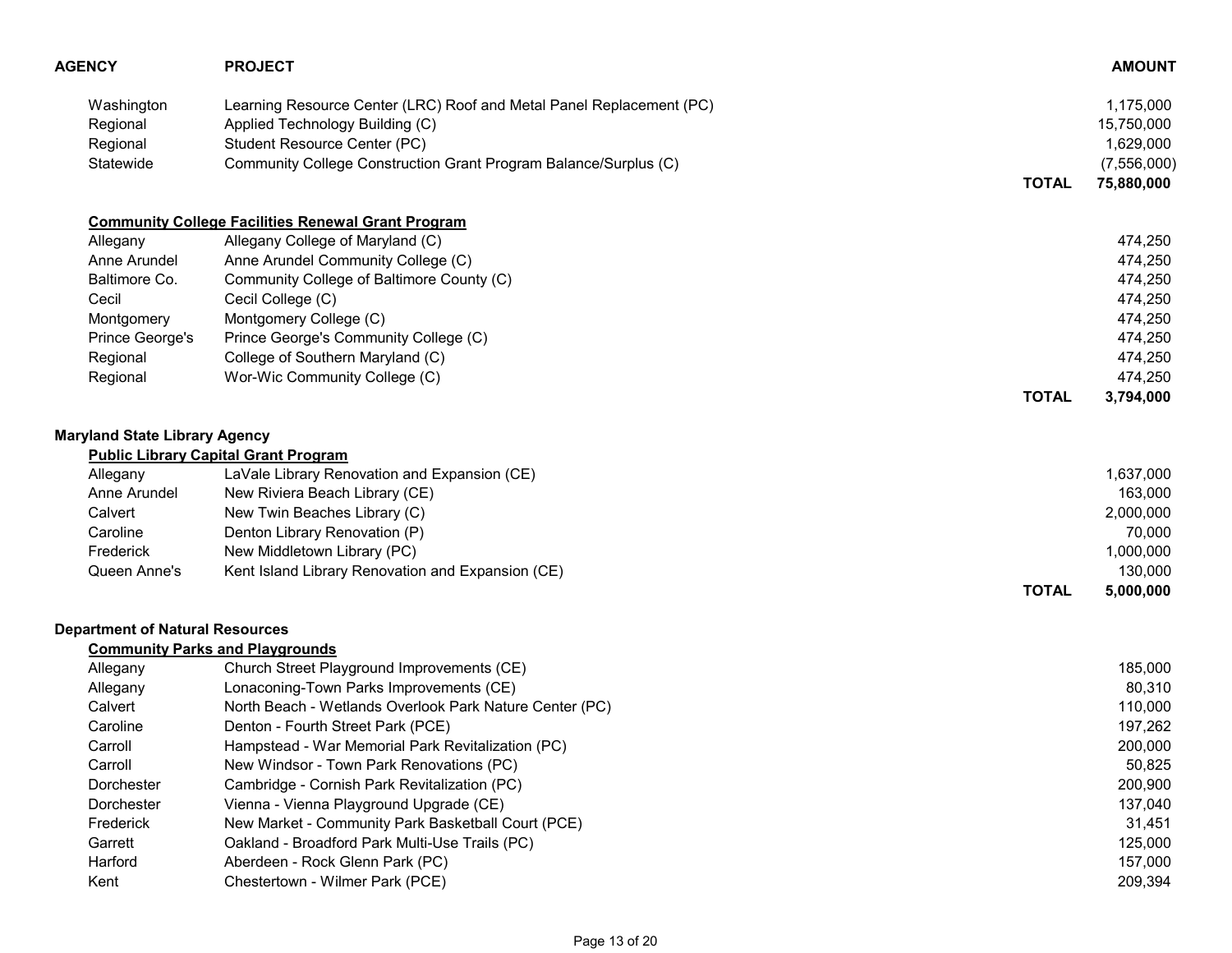| AGENCY                              | <b>PROJECT</b>                                                                                          |              | <b>AMOUNT</b> |
|-------------------------------------|---------------------------------------------------------------------------------------------------------|--------------|---------------|
| Montgomery                          | Rockville - Potomac Woods Park Playground Replacement (CE)                                              |              | 122,750       |
| Prince George's                     | Riverdale Park - Field of Dreams Park (PC)                                                              |              | 177,750       |
| St. Mary's                          | Leonardtown - Leonardtown Alley Network (PC)                                                            |              | 225,000       |
| Washington                          | Hancock - Widmyer Park Splash Park (PC)                                                                 |              | 200,000       |
| Worcester                           | Berlin - Stephen Decatur Park Restrooms (PC)                                                            |              | 99,000        |
| Statewide                           | <b>Reverted Funds Available</b>                                                                         |              | (8,682)       |
|                                     |                                                                                                         | <b>TOTAL</b> | 2,500,000     |
| <b>Critical Maintenance Program</b> |                                                                                                         |              |               |
| Cecil                               | Elk Neck State Park - Renovate Food Storage Areas (C)                                                   |              | 70,000        |
| Cecil                               | Fair Hill Natural Resources Management Area - Replace Broken Bridge Water Crossing (PC)                 |              | 400,000       |
| Dorchester                          | Cambridge Marine Terminal - Replace Roof to Shop Building (C)                                           |              | 125,000       |
| Frederick                           | Brunswick Pond - Replace Damaged Culvert (C)                                                            |              | 50,000        |
| Garrett                             | Deep Creek Lake State Park - Replace Automatic Gates-Campground (CE)                                    |              | 35,000        |
| Prince George's                     | Cedarville Forestry Work Center - Replace Gas and Diesel Pumps (E)                                      |              | 20,000        |
| St. Mary's                          | Piney Point Fish Hatchery - Septic System Repairs (C)                                                   |              | 15,000        |
| Washington                          | Albert Powell Fish Hatchery - Door Replacement/Garage Door Repair (CE)                                  |              | 20,000        |
| Washington                          | Fort Frederick State Park - Re-roof Camp Cleveland Shelter (C)                                          |              | 90,000        |
| Washington                          | Fort Frederick State Park - Replace Roof Headquarters Building (C)                                      |              | 48,000        |
| Washington                          | Greenbrier State Park - Renovate Cedar Loop Shower Building (C)                                         |              | 250,000       |
| Worcester                           | Assateague State Park - Replace Water Heater in Bathhouse 1-5 and Concessions (E)                       |              | 45,000        |
| Statewide                           | Contingency - Unallocated Funds (PCE)                                                                   |              | 7,000         |
|                                     |                                                                                                         | <b>TOTAL</b> | 1,175,000     |
|                                     | <b>Natural Resources Development Fund</b>                                                               |              |               |
| Baltimore Co.                       | North Point State Park - Waterfront Improvements (P)                                                    |              | 343,000       |
| Talbot                              | Black Walnut Point - Shore Erosion Control (P)                                                          |              | 185,000       |
| Washington                          | Albert Powell Fish Hatchery Improvements (PCE)                                                          |              | 8,719,000     |
| Wicomico                            | Johnson Wildlife Management Area and Hillsboro Natural Resources Police Shooting Range Improvements (P) |              | 200,000       |
| Statewide                           | Bridge Inspection and Improvement Projects (PC)                                                         |              | 500,000       |
| Statewide                           | Dam Assessments and Rehabilitation (PC)                                                                 |              | 500,000       |
|                                     |                                                                                                         | <b>TOTAL</b> | 10,447,000    |
| <b>Program Open Space</b>           |                                                                                                         |              |               |
| <b>Baltimore City</b>               | Baltimore City Direct Grant - Special Funds (PC)                                                        |              | 6,000,000     |
| Statewide                           | Program Open Space - Federal Funds (APCE)                                                               |              | 3,000,000     |
| Statewide                           | Program Open Space - Local - Acquisition and Development Projects (A)                                   |              | 48,701,000    |
| Statewide                           | Program Open Space - Stateside - Land Acquisitions (A)                                                  |              | 41,965,000    |
|                                     |                                                                                                         | <b>TOTAL</b> | 99,666,000    |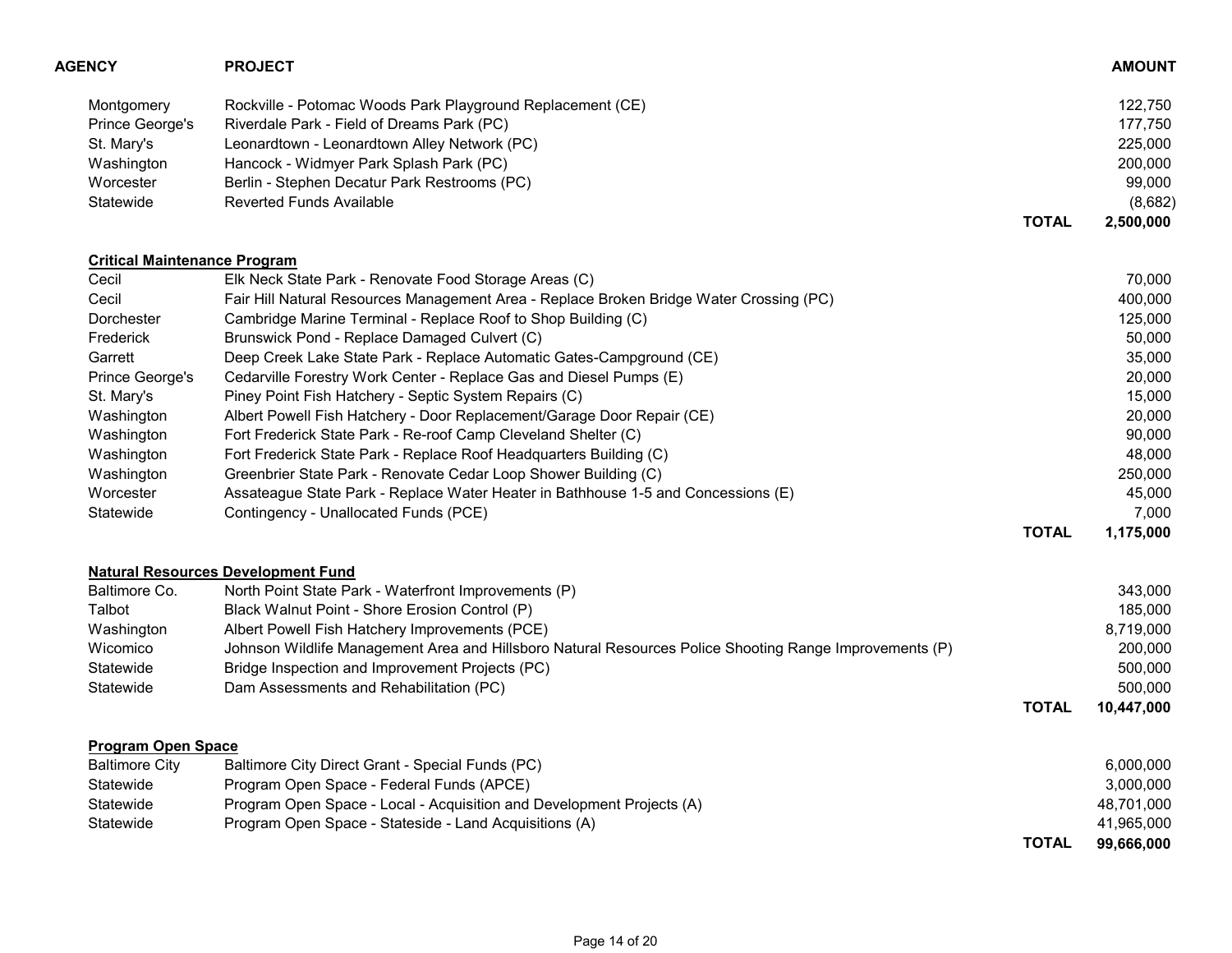| <b>AGENCY</b>         | <b>PROJECT</b>                                                                  |              | <b>AMOUNT</b> |
|-----------------------|---------------------------------------------------------------------------------|--------------|---------------|
|                       | <b>The Resiliency Through Restoration Initiative Program</b>                    |              |               |
| Anne Arundel          | Deale Beach - Shoreline Enhancements (CO)                                       |              | 330,000       |
| Anne Arundel          | Honeysuckle Drive - Shoreline Enhancements (PC)                                 |              | 360,000       |
| Prince George's       | Hyattsville - Urban Flooding Enhancements (CO)                                  |              | 340,000       |
| St. Mary's            | Myrtle Point - Shoreline Enhancements (CO)                                      |              | 1,100,000     |
| St. Mary's            | Piney Point Lighthouse and Museum - Shoreline Enhancements (PC)                 |              | 640,000       |
|                       |                                                                                 | <b>TOTAL</b> | 2,770,000     |
|                       | <b>Waterway Improvement Capital Projects</b>                                    |              |               |
| Allegany              | Rocky Gap SP Boating Access Improvement and Bulkhead Replacement (C)            |              | 250,000       |
| Allegany              | Town of Westernport Boat Launch (C)                                             |              | 121,000       |
| Anne Arundel          | Annapolis Adaptive Boating Center Construction (C)                              |              | 250,000       |
| Anne Arundel          | City of Annapolis - Street end Floating Dock Installation (C)                   |              | 250,000       |
| Anne Arundel          | City of Annapolis - Fire Boats - Equipment Purchase (E)                         |              | 1,100         |
| Anne Arundel          | Dividing Creek Maintenance Dredging (C)                                         |              | 147,000       |
| Anne Arundel          | Engineering of New Docks at Burtis Basin (P)                                    |              | 51,000        |
| Anne Arundel          | Grays Creek and Hunters Harbor Maintenance Dredging (C)                         |              | 222,000       |
| Anne Arundel          | Rock Creek - DMPS Rehabilitation & Stockpiling (C)                              |              | 375,000       |
| Anne Arundel          | Sandy Point State Park - Boat Ramp and Marina Parking Area Improvements (C)     |              | 250,000       |
| Anne Arundel          | Severn River Headwaters Maintenance Dredging (C)                                |              | 375,000       |
| Anne Arundel          | Yantz Creek & Saltworks Creek Dredging (C)                                      |              | 110,000       |
| <b>Baltimore City</b> | Living Classrooms Foundation Marina Replacement and Improvements (C)            |              | 350,000       |
| Baltimore Co.         | Baltimore County Fire Department - New Fire and Rescue Vessel (E)               |              | 15,000        |
| Baltimore Co.         | Bowleys Quarters Volunteer Fire Department - New Fire and Rescue Vessel (E)     |              | 50,000        |
| Baltimore Co.         | Gunpowder Falls State Park - Dundee Creek Marina Pier and Utility Upgrades (PC) |              | 200,000       |
| Calvert               | Calvert Marine Museum Boat Basin Pier and Bulkhead Replacement (C)              |              | 200,000       |
| Calvert               | Chesapeake Beach Dredge Material Placement Site (C)                             |              | 250,000       |
| Calvert               | St. Leonard Volunteer Fire Department - New Fire and Rescue Vessel (E)          |              | 25,000        |
| Caroline              | Choptank Marina Auxiliary Parking Lot Expansion and Permanent Surfacing (C)     |              | 150,000       |
| Caroline              | Engineering for Choptank Marina Redesign of Fuel Tank and Seawall (P)           |              | 55,000        |
| Caroline              | Tuckahoe State Park Boat Ramp Replacement (C)                                   |              | 150,000       |
| Dorchester            | Cambridge Municipal Marina Improvements (PC)                                    |              | 250,000       |
| Dorchester            | Crocheron Boat Ramp Repairs and Improvements (C)                                |              | 250,000       |
| Dorchester            | Smithville Boat Ramp Repairs and Improvements (PC)                              |              | 250,000       |
| Frederick             | Cunningham Falls State Park Boating ADA Improvements (PC)                       |              | 150,000       |
| Garrett               | Deep Creek Lake State Park - Boat Dock Replacement and Boat Area Repairs (C)    |              | 200,000       |
| Harford               | Engineering for City of Havre de Grace Marina Dredging (C)                      |              | 150,000       |
| Harford               | Water Street Boat Ramp Parking Lot (C)                                          |              | 133,500       |
| Kent                  | Rock Hall Volunteer Fire Department - Fire and Rescue Vessel (E)                |              | 50,000        |
| Prince George's       | Prince George's County Fire Department - Water Safety Rescue Equipment (E)      |              | 24,000        |
| Queen Anne's          | Centreville Landing Parking Lot and Bulkhead Enhancements (PC)                  |              | 250,000       |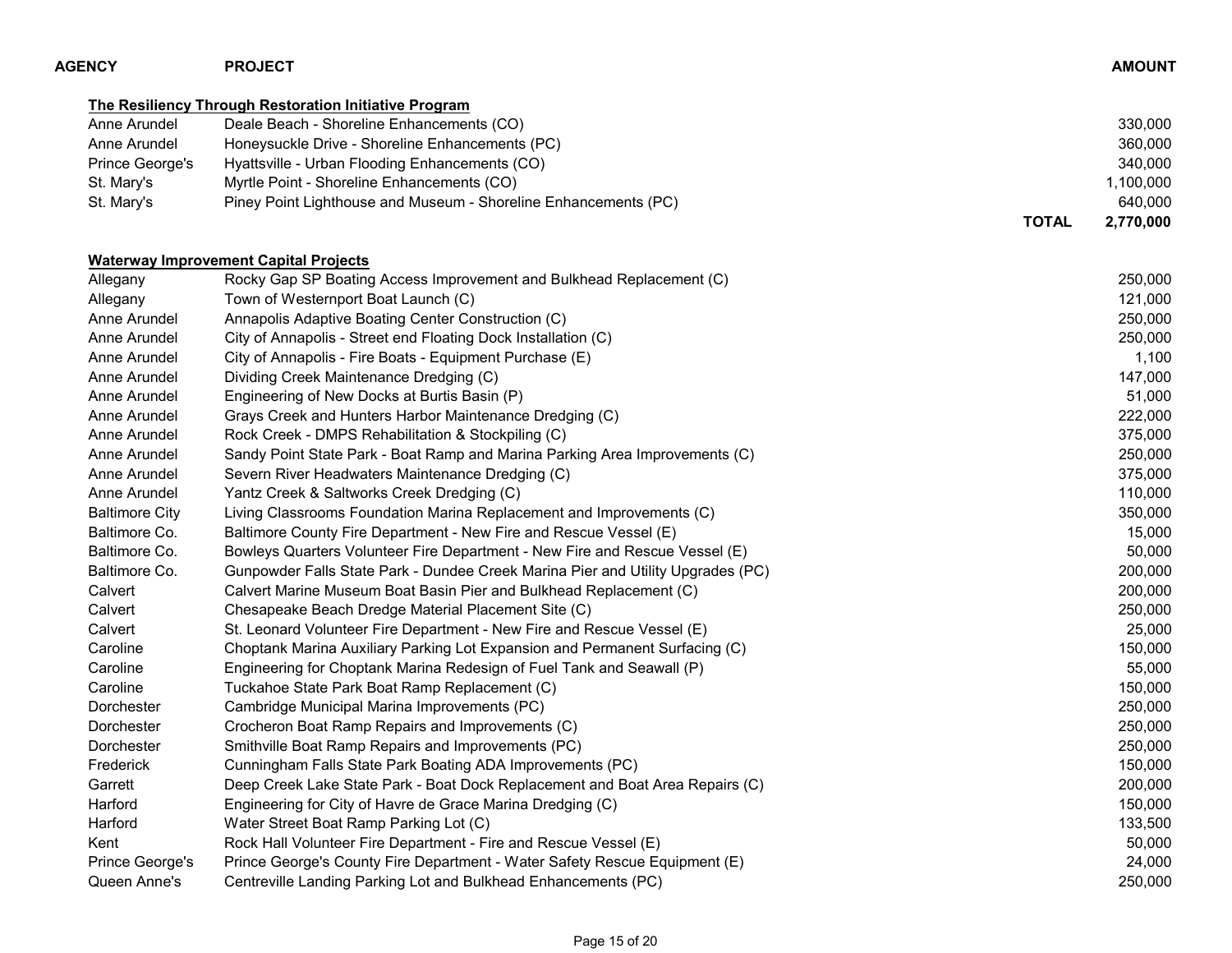| <b>AGENCY</b>                  | <b>PROJECT</b>                                                                        |              | <b>AMOUNT</b> |
|--------------------------------|---------------------------------------------------------------------------------------|--------------|---------------|
| Queen Anne's                   | Chesapeake Heritage and Visitor Center Boat Ramp and Pier (PC)                        |              | 250,000       |
| Queen Anne's                   | Crumpton Landing Boat Ramp and Bulkhead Replacement (C)                               |              | 250,000       |
| Queen Anne's                   | Southeast Creek Landing and Dredging (C)                                              |              | 100,000       |
| Somerset                       | Crisfield Depot Piers and Walkways (C)                                                |              | 90,000        |
| Somerset                       | Dames Quarter Boat Ramp Bulkhead and Pier Improvements (PC)                           |              | 150,000       |
| Somerset                       | Janes Island State Park Boat Ramp and Transient Slip Repairs (C)                      |              | 100,000       |
| Somerset                       | Somers Cove Marina Bulkhead Replacement and Marina Site Improvements - Phase 2 (C)    |              | 2,000,000     |
| Somerset                       | Somers Cove Marina General Maintenance (C)                                            |              | 100,000       |
| Somerset                       | St. Peters Creek Marina Bulkhead and Finger Pier Replacement (C)                      |              | 50,000        |
| Somerset                       | Tylerton County Dock and Harbor Improvements (PC)                                     |              | 75,000        |
| St. Mary's                     | Bushwood Wharf Pier Repair (E)                                                        |              | 125,000       |
| St. Mary's                     | Ridge Volunteer Fire Department - Purchase Fire and Rescue Vessel (E)                 |              | 50,000        |
| St. Mary's                     | Snow Hill Park Boat Ramp (PC)                                                         |              | 500,000       |
| St. Mary's                     | St. Patricks Creek Federal Navigation Channel Maintenance Dredging (C)                |              | 800,000       |
| Talbot                         | Easton Point Boat Ramp Parking Lot Improvements (C)                                   |              | 50,000        |
| Talbot                         | Harbor Rd Boat Slip Improvements and Water Connections (PC)                           |              | 30,000        |
| Washington                     | Williamsport Volunteer Fire and EMS - Fire and Rescue Vessel (E)                      |              | 17,500        |
| Worcester                      | Town of Ocean City Fire Department - Fire and Rescue Vessel Engine Replacement (E)    |              | 50,000        |
| Statewide                      | State Cost Share - Federal Clean Vessel Act Funding (C)                               |              | 146,000       |
| Statewide                      | State Match for Federal Boating Access and Boating Infrastructure Grants (APCE)       |              | 250,000       |
| Statewide                      | Statewide - Emergency Dredging and Navigation Needs (C)                               |              | 1,411,900     |
| Statewide                      | U.S. Fish and Wildlife Service (USFWS) Boating Access Projects (C)                    |              | 2,500,000     |
|                                |                                                                                       | <b>TOTAL</b> | 14,650,000    |
|                                | Department of Public Safety and Correctional Services                                 |              |               |
|                                | <b>Local Jails and Detention Centers</b>                                              |              |               |
| Frederick                      | Frederick County Adult Detention Center Phase IV Medical Addition (C)                 |              | 2,809,000     |
| St. Mary's                     | St. Mary's County Adult Detention Center Upgrades, Housing, and Medical Units (C)     |              | 1,856,000     |
|                                |                                                                                       | <b>TOTAL</b> | 4,665,000     |
| <b>Board of Public Works</b>   |                                                                                       |              |               |
| <b>Facilities Renewal Fund</b> |                                                                                       |              |               |
| Allegany                       | DPSCS - Replace 14 RTU's at Western Correctional Institute (C)                        |              | 1,300,000     |
| Allegany                       | DPSCS - Replace Electronic Security System at North Branch Correctional Institute (C) |              | 1,200,000     |
| Anne Arundel                   | DPSCS - Replace Boiler System at BrockBridge Correctional Facility (C)                |              | 244,000       |
| Anne Arundel                   | DPSCS - Replace Doors & Controls at Maryland Correctional Institution-Jessup (C)      |              | 1,200,000     |
| <b>Baltimore City</b>          | DGS - Replace Elevator Motors at WM. D. Schaeffer Tower (C)                           |              | 2,000,000     |
| <b>Baltimore City</b>          | DJS - Replace Roof at Baltimore City Juvenile Justice Center (C)                      |              | 1,000,000     |
| <b>Baltimore City</b>          | DMIL - Install Exhaust System at 5th Regiment Armory (C)                              |              | 350,000       |
| Baltimore Co.                  | DMIL - Asbestos Abatement of Flooring/Ceiling/Pipe Insulation at Parkville Armory (C) |              | 320,000       |
| Baltimore Co.                  | DMIL - Repair Fencing at Camp Fretterd Military Reservation (C)                       |              | 250,000       |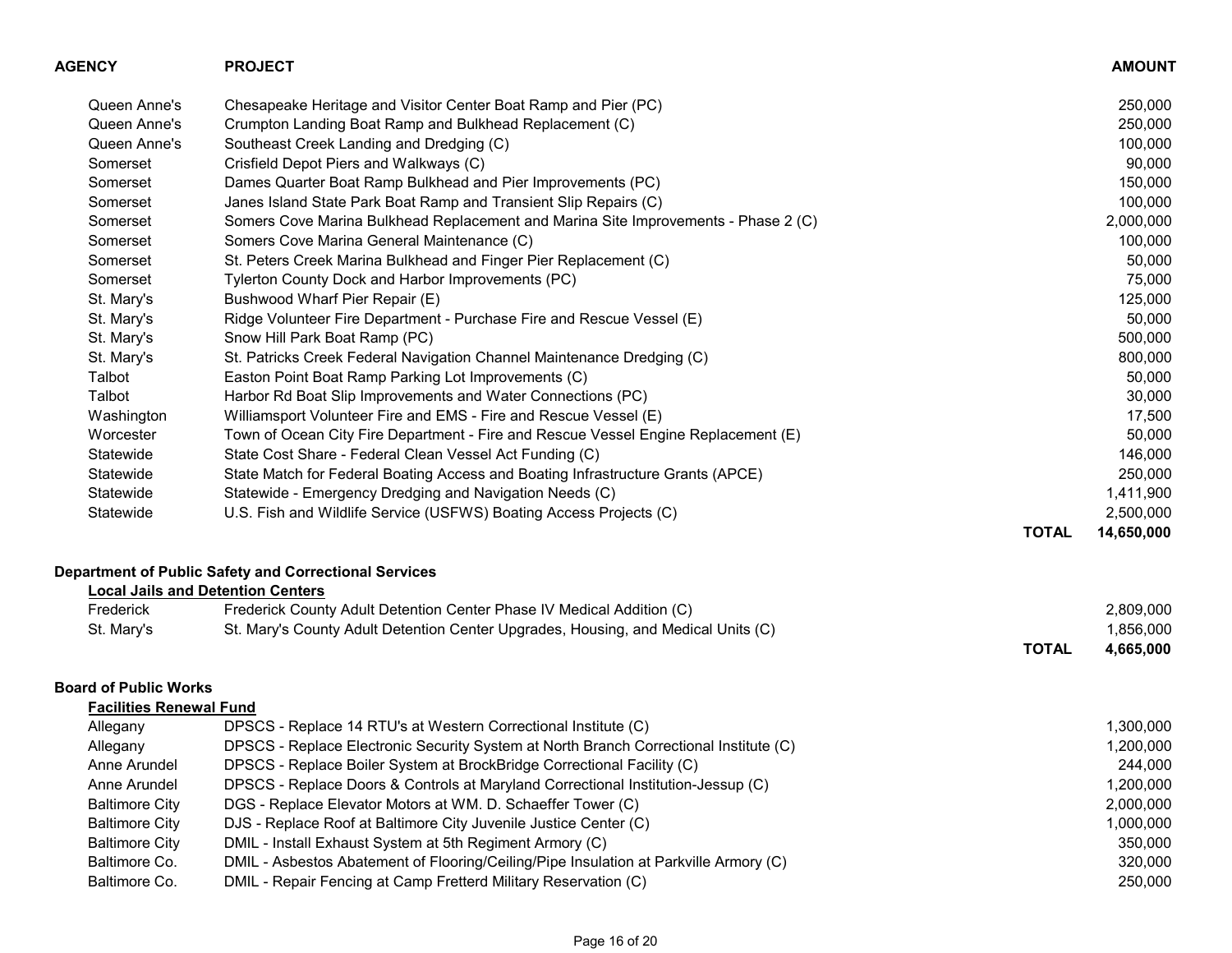| AGENCY        | <b>PROJECT</b>                                                                          |              | <b>AMOUNT</b> |
|---------------|-----------------------------------------------------------------------------------------|--------------|---------------|
| Baltimore Co. | MDH - Repair Bridges at Spring Grove Hospital Center (C)                                |              | 200,000       |
| Baltimore Co. | MDH - Repair Entrance Road at Spring Grove Hospital Center (C)                          |              | 100,000       |
| Carroll       | MDH - Replace Convalscent #3 and #4 Chillers at Springfield Hospital Center (C)         |              | 1,000,000     |
| Frederick     | DJS - Replace Fence at Victor Cullen Center (C)                                         |              | 150,000       |
| Harford       | DMIL - Replace Chiller at Edgewood Armory (C)                                           |              | 155,000       |
| Howard        | DPSCS - Replace Ramp at Patuxent Institution (C)                                        |              | 700,000       |
| Somerset      | DPSCS - Clean Attic Plenum Space at Eastern Correctional Institution (C)                |              | 240,000       |
| Somerset      | DPSCS - Install Water Saving Controls at Eastern Correctional Inst (C)                  |              | 538,000       |
| Somerset      | DPSCS - Renovate Main Freezer at Eastern Correctional Institution (C)                   |              | 1,225,000     |
| Somerset      | DPSCS - Replace A/C Units at Eastern Correctional Institution (C)                       |              | 175,000       |
| Somerset      | DPSCS - Replace Doors at Eastern Correctional Institution (C)                           |              | 700,000       |
| Somerset      | DPSCS - Replace Sprinkler Systems at Eastern Correctional Institution (C)               |              | 240,000       |
| Somerset      | DPSCS - Replace UPS at Eastern Correctional Institution (C)                             |              | 120,000       |
| Somerset      | DPSCS - Replace Valves in Housing Units 2-7 at Eastern Correctional Institution (C)     |              | 240,000       |
| Somerset      | DPSCS - Replace Various Building Roofs at Eastern Correctional Institution (C)          |              | 2,350,000     |
| Somerset      | DPSCS - Road/Parking Lot Lighting Replacement at Eastern Correctional Institution (C)   |              | 609,000       |
| Washington    | DJS - Replace Generator at Western Maryland Detention Center (C)                        |              | 250,000       |
| Washington    | DMIL - HVAC Upgrades at Hagerstown Armory (C)                                           |              | 300,000       |
| Washington    | DPSCS - Replace Air Handlers at Maryland Correctional Training Center (C)               |              | 485,000       |
| Washington    | DPSCS - Replace Food Service Building Roof at Maryland Correctional Training Center (C) |              | 1,070,000     |
| Washington    | DPSCS - Replace Valves at Maryland Correctional Training Center (C)                     |              | 500,000       |
| Washington    | MDH - Add Chiller to Emergency Generator at Western Maryland Hospital Center (C)        |              | 400,000       |
| Washington    | MDH - Repair Deteriorated Pavement at Western Maryland Hospital Center (C)              |              | 400,000       |
| Wicomico      | DJS - Replace Boilers at Lower Eastern Shore Juvenile Detention Center (C)              |              | 120,000       |
| Wicomico      | MDH - Envelope Repairs at Deers Head Hospital Center (C)                                |              | 250,000       |
| Wicomico      | MDH - HVAC Upgrades at Deers Head Hospital Center (C)                                   |              | 2,500,000     |
| Wicomico      | MDH - Refinish Structural Steel at Deers Head Hospital Center (C)                       |              | 225,000       |
| Wicomico      | MDH - Replace Sewer Line at Holly Center (C)                                            |              | 133,000       |
| Wicomico      | MDH - Replace Sidewalks at Holly Center (C)                                             |              | 500,000       |
| Wicomico      | MDH - Upgrade Security at Holly Center (C)                                              |              | 300,000       |
| Statewide     | DGS - Preventative Roof Replacement Fund                                                |              | 4,000,000     |
| Statewide     | <b>DGS - Unanticipated Emergency Fund</b>                                               |              | 2,244,000     |
|               |                                                                                         | <b>TOTAL</b> | 30,283,000    |
|               | <b>Fuel Storage Tank System Replacement Program</b>                                     |              |               |
| Calvert       | Replace Underground Fuel Storage Tanks - Prince Frederick Barrack U (PC)                |              | 1,000,000     |

TOTAL 1,000,000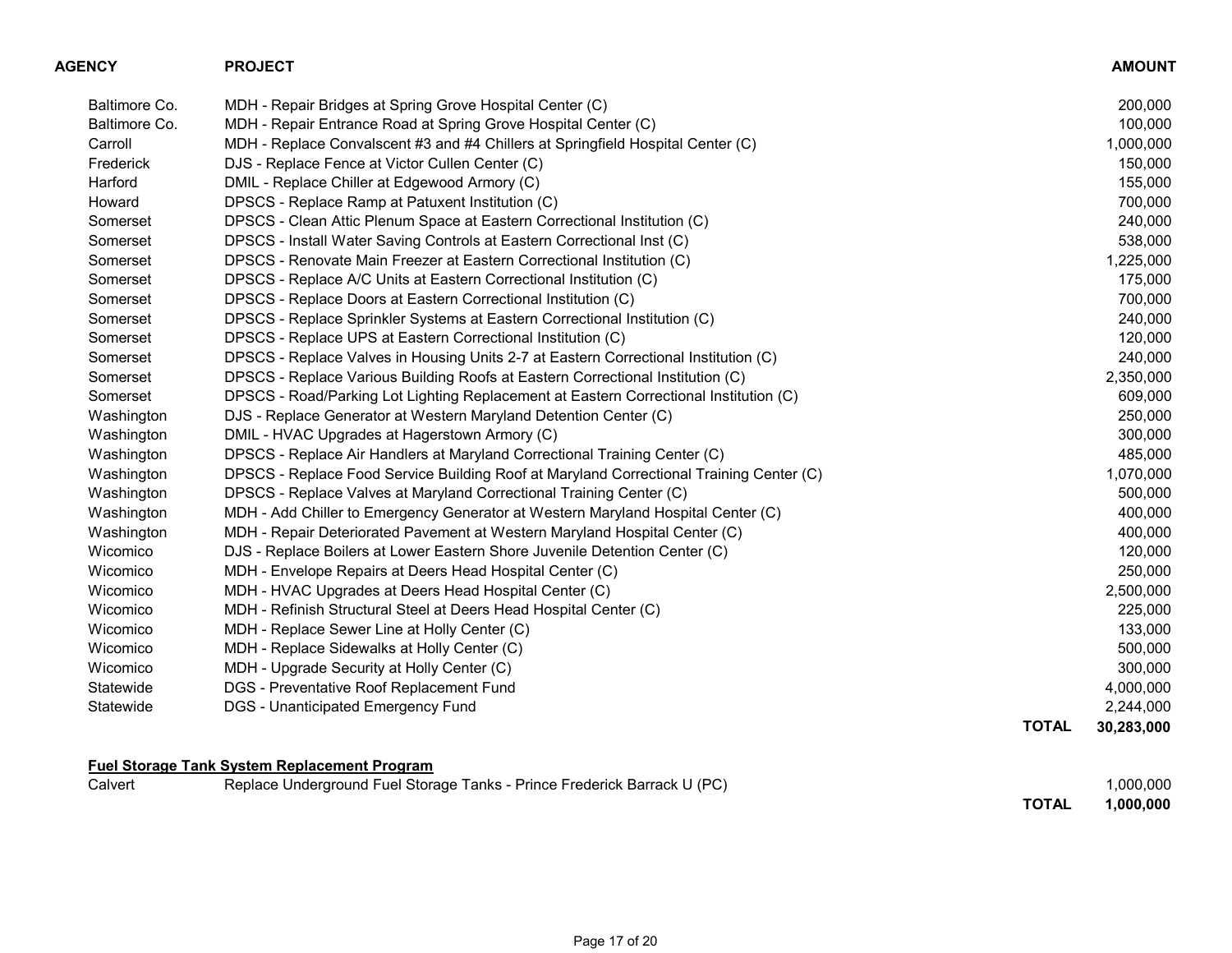## University System of Maryland

| <b>Capital Facilities Renewal</b> |                                                                                      |              |            |
|-----------------------------------|--------------------------------------------------------------------------------------|--------------|------------|
| Allegany                          | FSU: Gunter Hall Roof Replacement (C)                                                |              | 645,000    |
| <b>Baltimore City</b>             | CSU: Campuswide Buildings and Grounds Improvements, Phased (C)                       |              | 100,000    |
| <b>Baltimore City</b>             | CSU: Campuswide Signage Upgrade, Phased (C)                                          |              | 50,133     |
| <b>Baltimore City</b>             | CSU: Grace Hill Jacobs Modernizations Phased (C)                                     |              | 100,000    |
| <b>Baltimore City</b>             | CSU: HVAC Repair, Replacement and Mechanical Upgrades, Phased (C)                    |              | 179,000    |
| <b>Baltimore City</b>             | UB: Campus Electrical Infrastructure Improvements, Phased (C)                        |              | 250,486    |
| <b>Baltimore City</b>             | UB: Campus Fire Alarm Upgrades, Phased (C)                                           |              | 226,000    |
| <b>Baltimore City</b>             | UB: Campus Roof Replacement, Phased (C)                                              |              | 200,000    |
| <b>Baltimore City</b>             | UMB: Electrical Infrastructure Upgrades, Campuswide (C)                              |              | 990,000    |
| <b>Baltimore City</b>             | UMB: Facade Stabilization and Roof Replacements Campuswide (C)                       |              | 990,000    |
| <b>Baltimore City</b>             | UMB: Mechanical Infrastructure Upgrades, Campuswide (C)                              |              | 990,000    |
| <b>Baltimore City</b>             | UMB: Sidewalk and Exterior Infrastructure Improvements Campuswide (C)                |              | 827,264    |
| Baltimore Co.                     | TU: Renew Building Envelopes (various buildings) (C)                                 |              | 425,000    |
| Baltimore Co.                     | TU: Replace Mechanical/Electrical Plumbing Systems (various buildings) (C)           |              | 465,000    |
| Baltimore Co.                     | TU: Utility Infrastructure Renewal and Replacement (C)                               |              | 886,220    |
| Baltimore Co.                     | UMBC: Campuswide Building Envelope, and Mechanical and Electrical System Renewal (C) |              | 1,779,344  |
| Dorchester                        | UMCES: Multiple Renewal Projects (various buildings, phased) (C)                     |              | 317,000    |
| Prince George's                   | BSU: Classroom/ Laboratory/ Lecture Hall Improvements (various buildings) (C)        |              | 490,197    |
| Prince George's                   | BSU: Mechanical System and Infrastructure Improvements Campuswide (C)                |              | 651,611    |
| Prince George's                   | UMCP: Building Electro - Mechanical Infrastructure, Phased (C)                       |              | 990,000    |
| Prince George's                   | UMCP: Building Exterior Shell and Structural Infrastructure Improvement, Phased (C)  |              | 990,000    |
| Prince George's                   | UMCP: Building HVAC Infrastructure Improvement, Phased (C)                           |              | 990,000    |
| Prince George's                   | UMCP: Building Mold and Asbestos Abatement, Phased (C)                               |              | 150,000    |
| Prince George's                   | UMCP: Campus Central Control and Monitoring System Improvement, Phased (C)           |              | 300,000    |
| Prince George's                   | UMCP: Campus Exterior Infrastructure Improvement, Phased (C)                         |              | 550,000    |
| Prince George's                   | UMCP: Campus Water, Sanitary and Drain Infrastructure Improvement, Phased (C)        |              | 295,000    |
| Prince George's                   | UMCP: Maryland Agricultural Experiment Station Facilities Improvements (C)           |              | 100,000    |
| Prince George's                   | UMCP: Office Area Interior Improvements (various buildings) (C)                      |              | 900,000    |
| Prince George's                   | UMCP: Public Area Interior Improvements (various buildings) (C)                      |              | 550,000    |
| Prince George's                   | UMCP: Research/ Laboratory/ Data Facilities Improvements (various buildings) (C)     |              | 975,000    |
| Prince George's                   | UMCP: Teaching Facilities Improvements (various buildings) (C)                       |              | 510,000    |
| Somerset                          | UMES: Historic Building Exterior Restoration and Accessibility Improvements (C)      |              | 989,020    |
| Wicomico                          | SU: Ward Museum Siding and Roof Replacement, Phased (C)                              |              | 716,898    |
| Statewide                         | USMO: USM Centers Renewal, Emergency and Systemwide Projects (C)                     |              | 5,431,827  |
|                                   |                                                                                      | <b>TOTAL</b> | 25,000,000 |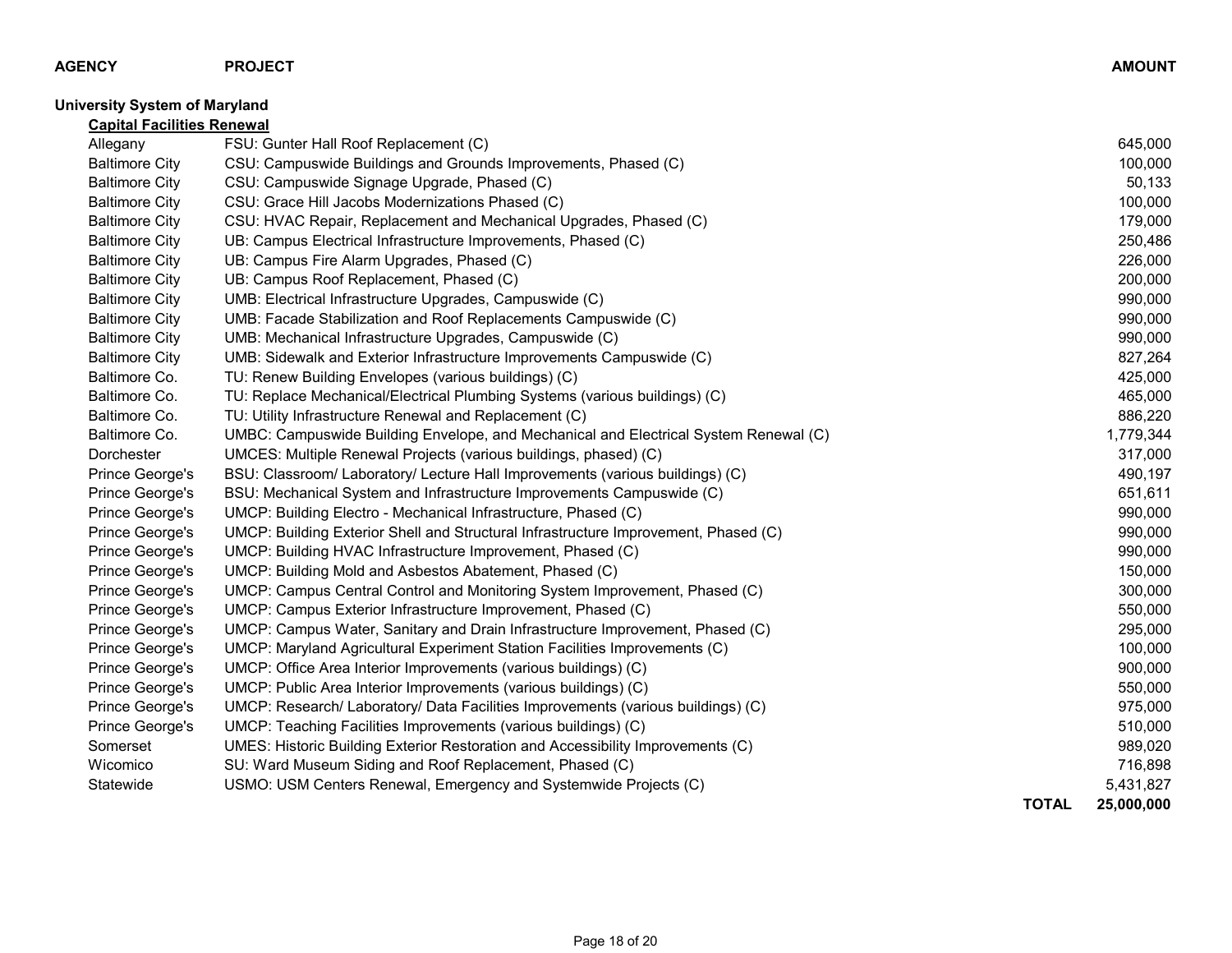| AGENCY                        | <b>PROJECT</b>                                                                                            |              | <b>AMOUNT</b> |
|-------------------------------|-----------------------------------------------------------------------------------------------------------|--------------|---------------|
| Miscellaneous                 |                                                                                                           |              |               |
|                               | <b>MICUA - Private Higher Education Facilities Grant Program</b>                                          |              |               |
| Anne Arundel                  | St. John's College - Renovation of Mellon Hall (PC)                                                       |              | 3,300,000     |
| <b>Baltimore City</b>         | Johns Hopkins University - Renovation of Milton S. Eisenhower Library (PCE)                               |              | 3,300,000     |
| Frederick                     | Mount St. Mary's University - Construction of Addition to Coad Science Building (PC)                      |              | 1,400,000     |
|                               |                                                                                                           | <b>TOTAL</b> | 8,000,000     |
|                               | <b>Private Hospital Grant Program</b>                                                                     |              |               |
| Anne Arundel                  | Anne Arundel Medical Center- Pathways Inpatient and Outpatient Clinical Space Renovations (PCE)           |              | 336,000       |
| <b>Baltimore City</b>         | Kennedy Krieger Children's Hospital- Fairmount Project- Renovation of Outpatient Space (PCE)              |              | 1,000,000     |
| Baltimore Co.                 | Sheppard Pratt Health System- Diverting Behavioral Health Emergency Room Visits, Admissions Redesign (PC) |              | 952,000       |
| Baltimore Co.                 | University of Maryland St. Joseph Medical Center- Pediatrics and Pediatric After Hours Relocation (CE)    |              | 970,000       |
| Carroll                       | Carroll Hospital Center - Surgical Peri-Operative and Post-Anesthesia Care Project (CE)                   |              | 756,000       |
| Montgomery                    | Holy Cross Health - Hospital Emergency Department Renovation (CE)                                         |              | 1,092,000     |
| Prince George's               | Doctors Community Hospital-Simulation Center for Education & Training (CE)                                |              | 54,000        |
| Prince George's               | MedStar Southern Maryland Hospital- Inpatient Behavioral Health Unit Renovation (PCE)                     |              | 840,000       |
|                               |                                                                                                           |              | 6,000,000     |
| <b>Miscellaneous Projects</b> |                                                                                                           |              |               |
| Allegany                      | Cumberland Economic Development Corporation - Baltimore Street Access (APCE)                              |              | 500,000       |
| Anne Arundel                  | <b>Brewer Hill Cemetery (APCE)</b>                                                                        |              | 100,000       |
| Anne Arundel                  | City of Annapolis - Stanton Community Center Renovation (APCE)                                            |              | 400,000       |
| Anne Arundel                  | National Cryptologic Museum Foundation - Cyber Center of Education and Innovation (APCE)                  |              | 100,000       |
| <b>Baltimore City</b>         | Helping Up Mission - Women's and Children's Center (APCE)                                                 |              | 500,000       |
| <b>Baltimore City</b>         | Hippodrome Foundation (APCE)                                                                              |              | 500,000       |
| <b>Baltimore City</b>         | KEYS Development - KEYS Community Healing Center (APCE)                                                   |              | 500,000       |
| <b>Baltimore City</b>         | Level82 Fund - Hilton Recreation Center Renovation (APCE)                                                 |              | 500,000       |
| <b>Baltimore City</b>         | Living Classrooms Foundation Opportunity Hub (APCE)                                                       |              | 500,000       |
| <b>Baltimore City</b>         | Maryland Center for History and Culture - Building Renovations (APCE)                                     |              | 500,000       |
| <b>Baltimore City</b>         | Nexus-Woodbourne Family Healing - Capital Improvements (APCE)                                             |              | 500,000       |
| <b>Baltimore City</b>         | Peale Center (APCE)                                                                                       |              | 150,000       |
| <b>Baltimore City</b>         | Sinai Hospital of Baltimore, Inc. (APCE)                                                                  |              | 1,000,000     |
| <b>Baltimore City</b>         | The YMCA of Central Maryland - Infrastructure Improvements and New YMCA Family Center. (APCE)             |              | 565,000       |
| Baltimore Co.                 | Maryland State Fair - Renovations (APCE)                                                                  |              | 500,000       |
| Baltimore Co.                 | MedStar Franklin Square Hospital - New Surgical Tower (APCE)                                              |              | 1,500,000     |
| Baltimore Co.                 | Pearlstone Center - Campus Renovation and Expansion (APCE)                                                |              | 500,000       |
| Baltimore Co.                 | Pikesville Armory Foundation - Pikesville Armory Renovation (APCE)                                        |              | 500,000       |
| Cecil                         | Bainbridge Naval Training Center Site Redevelopment (APCE)                                                |              | 500,000       |
| Cecil                         | NorthBay Education - Capital Improvements (APCE)                                                          |              | 500,000       |
| Cecil                         | Port Deposit Main Street Storm Drain Project (APCE)                                                       |              | 500,000       |
| Charles                       | Maryland Veterans Memorial Museum at Patriot Point (APCE)                                                 |              | 150,000       |